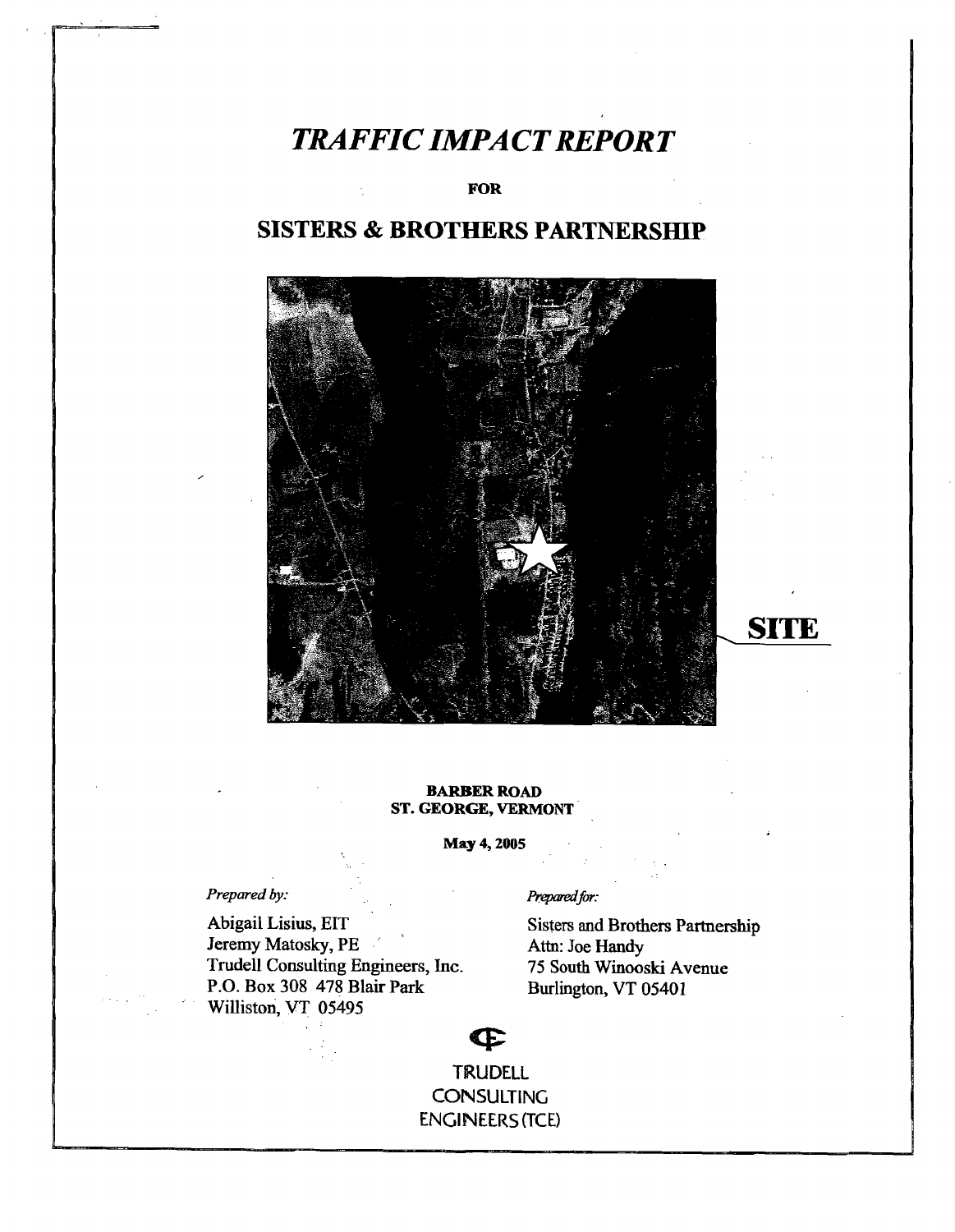*VT 2A* & *Barber Road St. George, Vermont* 

# 1.0 INTRODUCTION

On behalf of Sisters and Brothers Partnership, Trudell Consulting Engineers has prepared this Traffic Impact Report for a proposed gas station, convenience store, and Dunkin' Donuts drivethrough on the comer ofVT Route 2A and Barber Road in St. George, Vermont. The project site is located on the northwest corner of the unsignalized intersection (See Figure 1: Project Location). The purpose of this report is to analyze the potential traffic congestion and safety impacts that the project will have on the surrounding roadway network. The-procedures and

methodologies used in this study are suggested in publications by the Institute of Transportation Engineers (lTE) and the Vermont Agency of Transportation (VTrans).

The project consists of the development of a gas station with eight fueling positions, a convenience store, and a Dunkin' Donuts drive-through (See attached Site Plan). For purposes of this report, it is assumed that the project will be occupied in the year 2005. Vehicle delay, level of service, volume to capacity ration, and queue length are analyzed for the intersection ofVT 2A and Barber Road for the build year, 2005 and for the horizon year, 2010.



*Figure* 1: *Location Map* 

The land use permit for the original sevenlot St. George Town Center subdivision

(4CO159-1) stated that the project generated traffic in 1993 for partial development (convenience store, Kinderhaus, and 1 light industrial building) is 90 AM peak hour trips and 102 PM peak hour trips. The estimated traffic for full build-out of the park would be 188 AM and 208 PM peak hour trips. The analysis suggested that a left tum lane on VT 2A would be warranted when 60 left tum movements per hour occur from .the northbound lane at peak hour traffic..

Presently, only the light industrial building (36,000 sq. ft.) and the Town office building exist or are permitted in the Town Center subdivision. Several of the projects that had been anticipated in the original full build-out analysis have not been built. The current proposal is for fueling station with a 4,500 square foot convenience store and Dunkin' Donuts drive-thru. Although the subdivision has not yet met the number of allocated trips, the original traffic analysis projected traffic to the year 2003. The following table outlines the existing trip generation figures and the proposed trip generation figures according to the ITE Trip Generation Manual,  $7<sup>th</sup>$  Edition: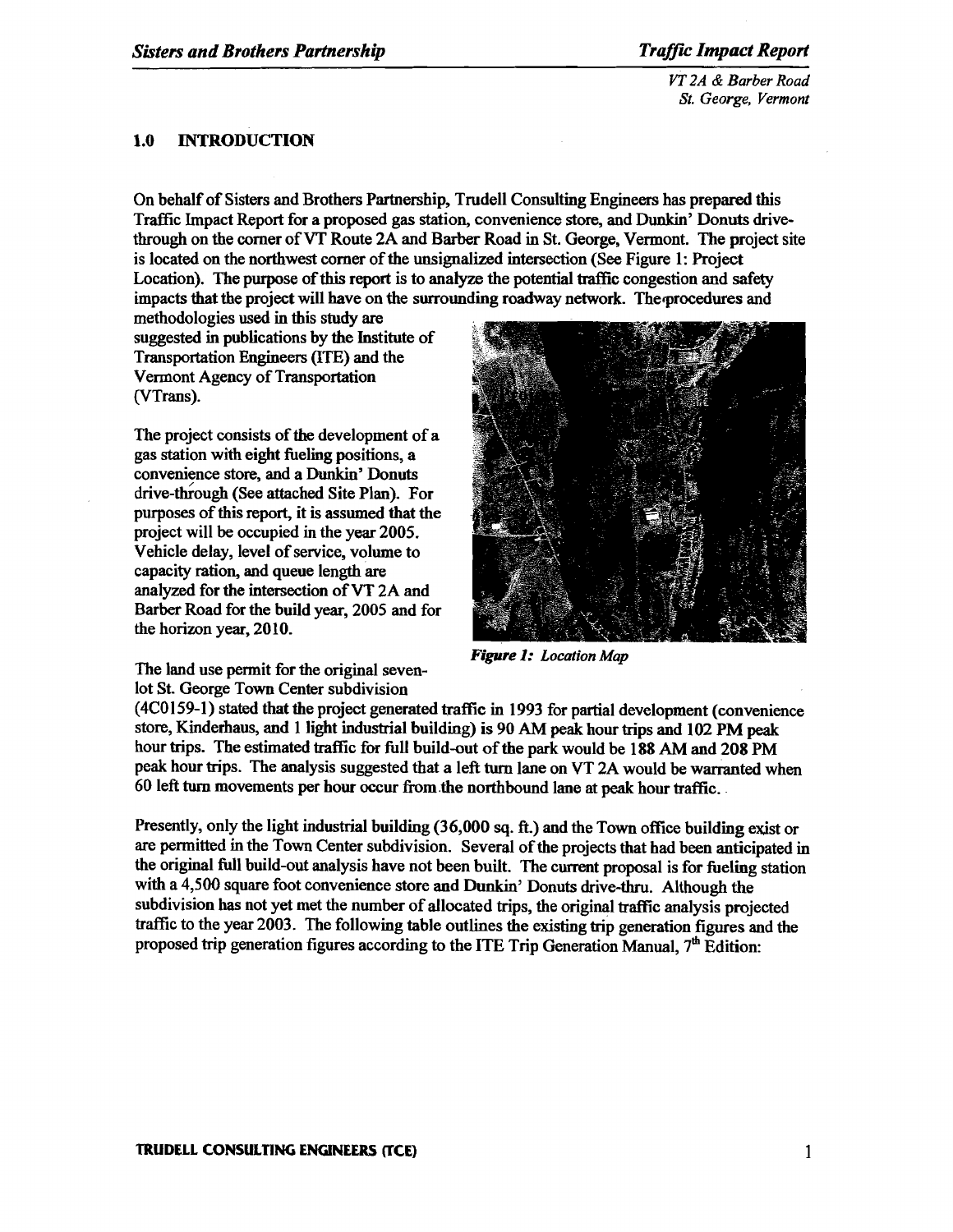*VT 2A* & *Barber Road St. George. Vermont* 

|                                                             | <b>Use</b>                | <b>Size</b>           | <b>AM Peak</b> | <b>PM Peak</b> |
|-------------------------------------------------------------|---------------------------|-----------------------|----------------|----------------|
| <b>Total Allocation 4C0159-1</b>                            |                           |                       | 188            | 208            |
|                                                             | <b>Light Industrial</b>   | $36,000 \text{ ft}^2$ | 33             | 36             |
| Existing                                                    | <b>Municipal Building</b> |                       |                |                |
| Remaining trips (total allocation less existing)            | 153                       | 170                   |                |                |
| Proposed                                                    | Gas/Convenience           | 8 fueling positions   | 81             | 108            |
|                                                             | Dunkin' Donuts            | $900 \text{ ft}^2$    |                |                |
| <b>Total Proposed Trips</b>                                 | 90                        | 116                   |                |                |
| Remaining trips (total allocation less proposed & existing) | 63                        | 54                    |                |                |

**Table 1:** Land Use Permit Trip Allocation

## 2.0 BACKGROUND

The northwest corner of the intersection of VT 2A is currently vacant. The St. George town offices sit on the southwest comer. The project access will consist of an entrance-only driveway located near VT 2A on Barber Road, and two two-way access points located further west on Barber Road. The sight distance to the north of the project entrance is 450 feet, and 750 feet to the south. The focus of the traffic analysis is the intersection of VT 2A and Barber Road.



**Figure 2:** From Barber Road toward North Figure 3: From Barber Road toward South

Background traffic volumes were determined using data from VTrans automated traffic counters. Station S6D128 located north of the VT 2A/ Barber Road intersection saw an Annual Average Daily Traffic (AADT) of 5,200 vehicles per day (vpd) in the year 2002. The VTrans growth factor for Rural Primary and Secondary highways was added to intersection traffic to adjust the 2005 turning movements to the horizon year, 2010. A factor of 1.08 was used for the 2005-2010. These growth factors are similar to local growth rate factors calculated using ATR station S6D128 growth data.

Directional distribution for the intersection of VT 2A and Barber Road during the AM and PM peak hours was determined using a peak hour turning movement count performed by Trudell Consulting Engineers (TCE) on April 27, 2005. This short count was then adjusted to reflect the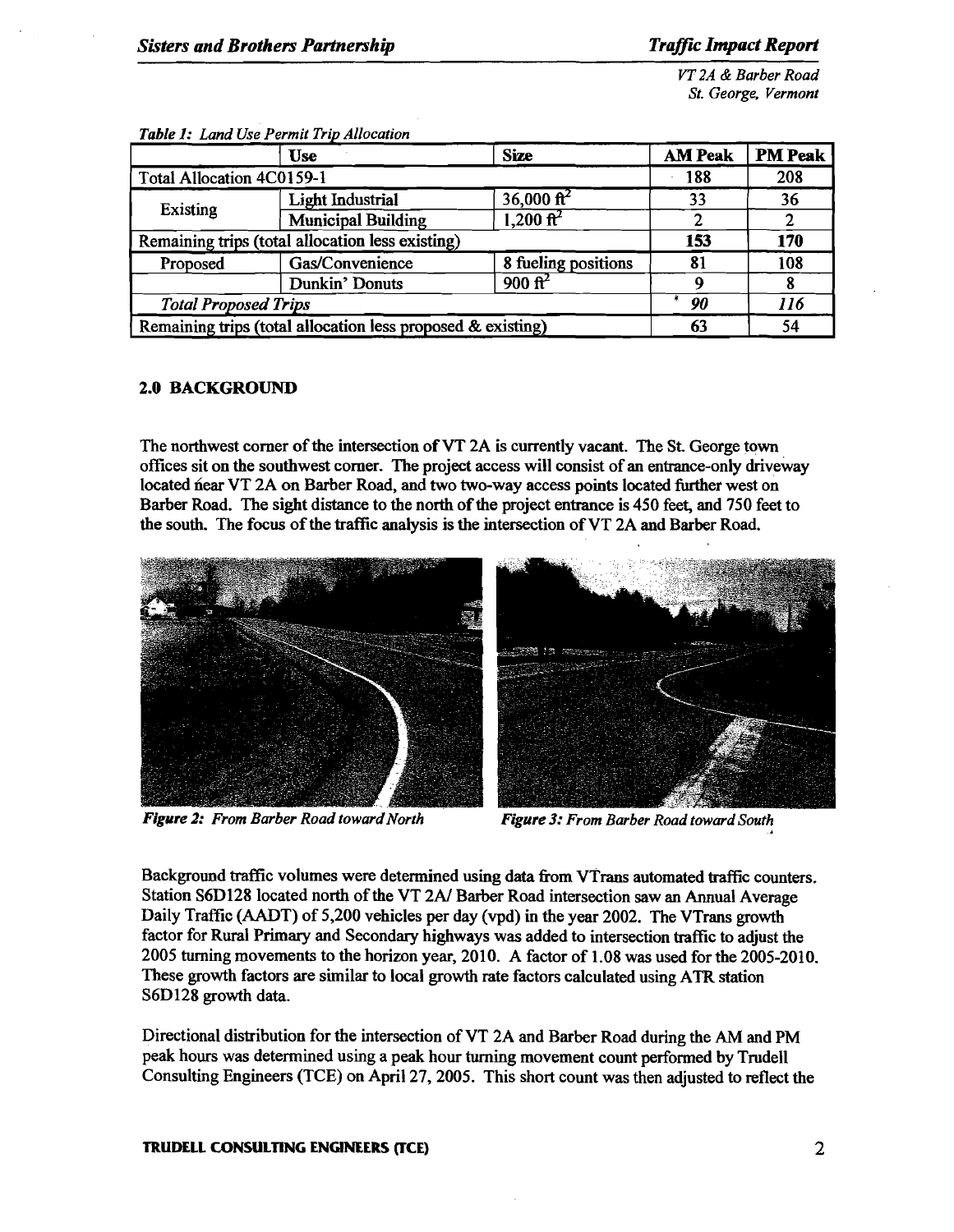*VT 2A* & *Barber Road St. George, Vermont* 

corresponding design hour volumes (DHVs) for the intersection. The DHVs were determined using the VTrans DHV Determination Based on AADT and Highway Class (General) table. According to the table, an AADT of 5,200 vpd has a corresponding DHV of 610 vehicles per hour.

### 3.0 PROJECT GENERATED TRAFFIC

The peak hour traffic generated by the project was estimated using the Institute of Transportation Engineers (ITE) Trip Generation,  $7<sup>th</sup>$  Edition and the appropriate land use categories for the proposed building. Land Use Code 945: Gas Station with Convenience Market was selected for estimating traffic for the 8-fueling position gas station/convenience store portion of the project. Additional trips are included for the Dunkin' Donuts drive-thru portion ofthe proposed project that is to be located within the convenience store. The trip generation rate for a drive-thru was calculated by taking the difference between Land Use Code 933: Restaurant and 934: Restaurant w/ Drive-Thru, The estimated project generated trip calculations and results are located in tables 1 through 3 below.

|                     | Fueling<br><b>Positions</b> | <b>Trips Per</b><br><b>Fueling Position</b> | <b>Total Trips</b> | Enter | Exit |
|---------------------|-----------------------------|---------------------------------------------|--------------------|-------|------|
| Average Weekday     |                             | 162.78                                      | 1302               | 651   | 651  |
| <b>AM Peak Hour</b> |                             | 10.06                                       |                    |       | 40   |
| PM Peak Hour        |                             | 13.38                                       | 108                | 54    | 54   |

*Table* 2: *Project Generated Traffic* - *Gas Station* 

|                |            | Trip Generation Rate (veh/ 1000 sq. ft) |            |                   |                      |
|----------------|------------|-----------------------------------------|------------|-------------------|----------------------|
|                | 933        | 934 Restaurant                          | Drive-Thru | Dunkin' Donuts    | Total Trips          |
|                | Restaurant | w/Drive-Thru                            | only       | <b>Floor Area</b> | $(50/50$ enter/exit) |
| <b>AM Peak</b> | 43.87      | 53.11                                   | 9.24       | 900 sq. ft.       |                      |
| <b>PM Peak</b> | 26.15      | 34.64                                   | 8.49       |                   |                      |

*Table* 3: *Project Generated Traffic* - *Dunkin' Donuts Drive-*Thru

Not all trips generated by this project will be new traffic. "Pass-by" trips are those already on the road, but the travel pattern changes due to a visit to the project. The percentage of pass-by trips is 62% for the AM Peak hour and 56% for the PM peak hour. These figures were taken from lTE Trip Generation Handbook Tables for Land Use Code 945 and are based on average values from studies from similar projects nationwide. Pass-by vehicles account for 50% of traffic generated from the drive-thru for the AM and PM peak hour. The project-generated trips designated as "Pass-By" trips were distributed based on analogy to the directional distribution of the short count traffic. Project generated trip distribution for the AM and PM peak hours are shown in Figures 4 and 5 below. The negative numbers denote existing turning movements that are reduced due to pass-by trips.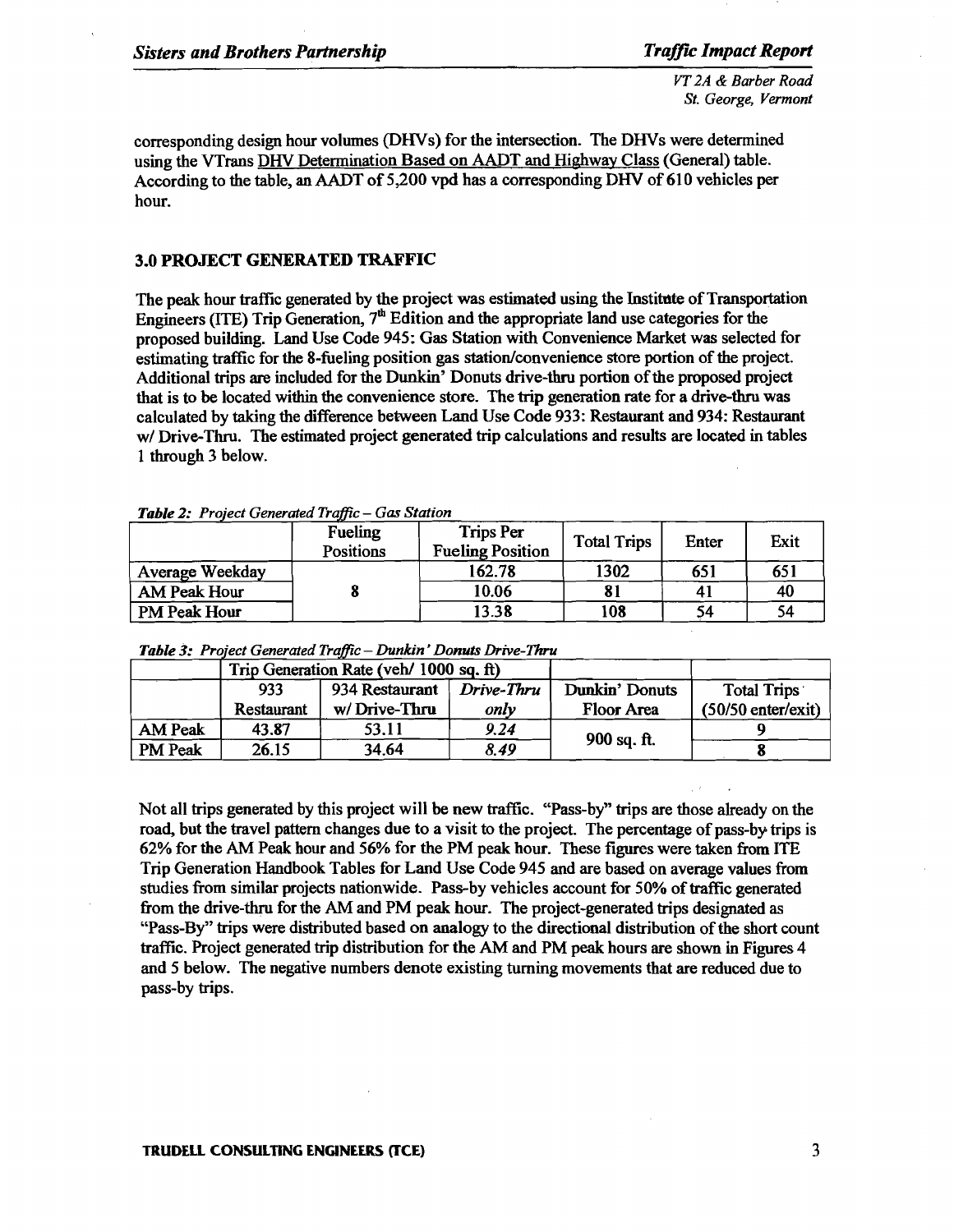*VT 2A* & *Barber Road St. George, Vermont* 



# *Figure 2: Project Generated Traffic Distribution*

# 4.0 LEVELS-OF-SERVICE

Vehicle delay, level of service (LOS), volume to capacity ratio (v/c ratio), and 95% queue length were calculated for the signalized intersection using Highway Capacity intersection analysis software. A peak hour factor of 1.0 with a 60 minute analysis period was used for the analysis, as recommended by VTrans. The analysis was performed for the following eight scenarios:

| 2005 AM No-Build | 2010 AM No-Build |
|------------------|------------------|
| 2005 AM Build    | 2010 AM Build    |
| 2005 PM No-Build | 2010 PM No-Build |
| 2005 PM Build    | 2010 PM Build    |

For 2005, both morning (7:00 to 8:00 AM) and evening (4:45 to 5:45 PM) peak hours were analyzed using background traffic (No-Build) and background plus project generated traffic (Build). The same scenario was also analyzed for the year 2010, after applying a growth rate factor to the traffic volumes. According to the VTrans Traffic Impact Evaluation, Study and Review Guide, a 5-year horizon is used for intersection analysis. Approach delay and level of service are shown on Tables  $5 - 8$  below.

|                   |                                                                           | No Build |      | Build |                              |            |             |              |
|-------------------|---------------------------------------------------------------------------|----------|------|-------|------------------------------|------------|-------------|--------------|
|                   | <b>Approach</b><br><b>LOS</b><br>$v/c$ ratio<br><b>Queue</b><br>Delay (s) |          |      |       | <b>Approach</b><br>Delay (s) | <b>LOS</b> | $v/c$ ratio | <b>Oueue</b> |
| <b>Eastbound</b>  | 11.5                                                                      |          | 0.02 | 0.07  | 13.4                         |            | 0.13        | 0.45         |
| <b>Northbound</b> | 7.7                                                                       | A        | 000  | 0.00  | 7.8                          | A          | 0.02        | 0.08         |

*Table* 4: *2005 AMPeak Hour Intersection Analysis*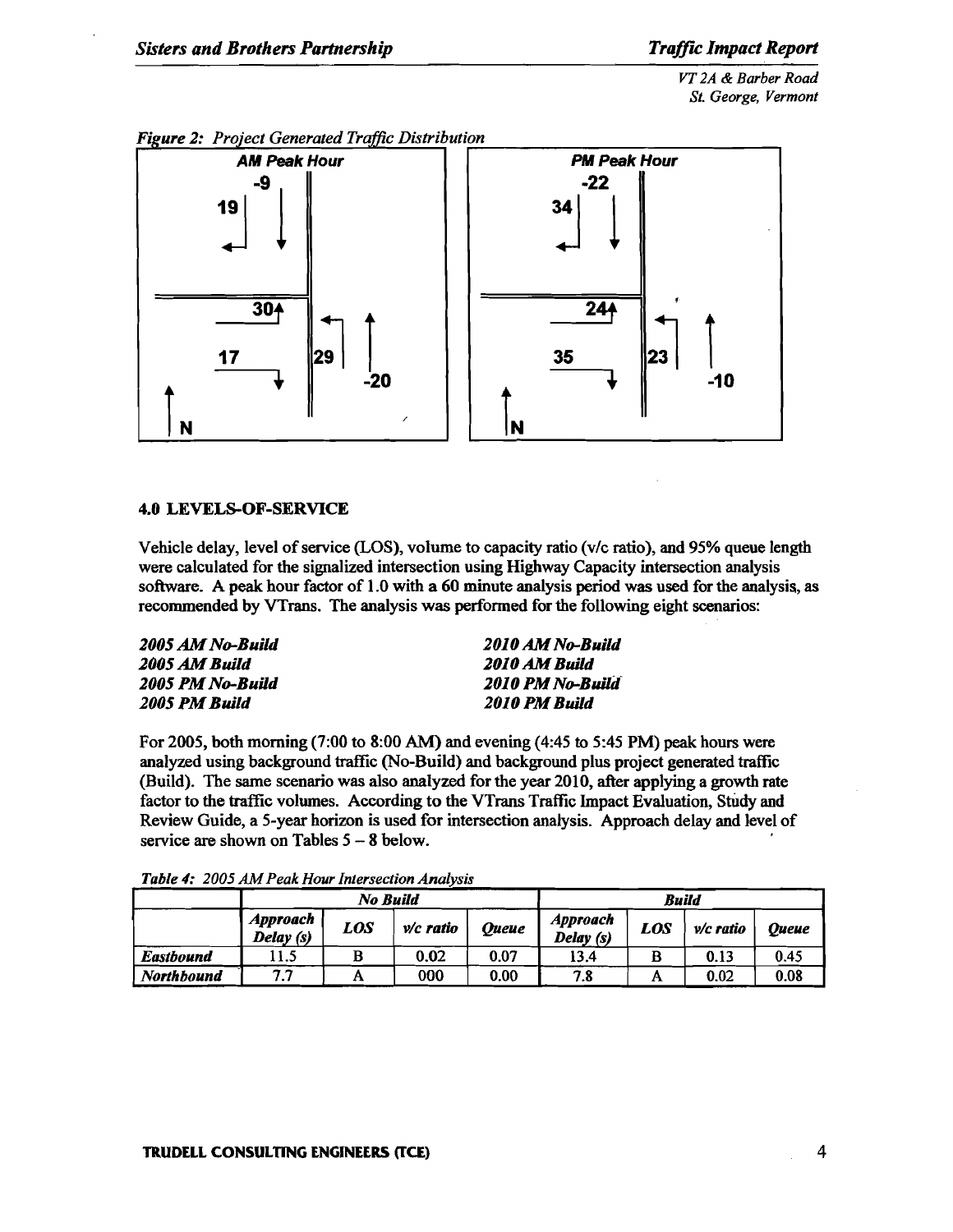*VT 2A* & *Barber Road St. George, Vermont* 

|                   |                                                                          | No Build |                              | <b>Build</b> |             |              |      |      |
|-------------------|--------------------------------------------------------------------------|----------|------------------------------|--------------|-------------|--------------|------|------|
|                   | <b>Approach</b><br><b>LOS</b><br><b>Queue</b><br>$v/c$ ratio<br>Delay(s) |          | <b>Approach</b><br>Delay (s) | LOS          | $v/c$ ratio | <b>Oueue</b> |      |      |
| <b>Eastbound</b>  | l 1.8                                                                    | B        | 0.03                         | 0.08         | 14.0        | в            | 0.14 | 0.49 |
| <b>Northbound</b> | 7.7                                                                      | Α        | 0.00                         | 0.00         | 7.8         | A            | 0.03 | 0.08 |

#### **Table 5: 2010 AM Peak Hour Intersection Analysis**

#### *Table* 6: *2005 PM Peak Hour Intersection Analysis* !.

|                  |                             | No Build                           |      | Build |      |     |             |              |
|------------------|-----------------------------|------------------------------------|------|-------|------|-----|-------------|--------------|
|                  | <b>Approach</b><br>Delay(s) | <b>LOS</b><br>Oueue<br>$v/c$ ratio |      |       |      | LOS | $v/c$ ratio | <b>Oueue</b> |
| <b>Eastbound</b> | .1.2                        | B                                  | 0.01 | 0.03  | 12.6 | B   | 0.12        | 0.43         |
| Northbound       | 8.2                         | A                                  | 0.01 | 0.01  | 8.3  | A   | 0.02        | 0.07         |

**Table 7:** 2010 PM Peak Hour Intersection Analysis

|                   |                                                           | No Build | Build |      |                              |     |           |       |
|-------------------|-----------------------------------------------------------|----------|-------|------|------------------------------|-----|-----------|-------|
|                   | <b>Approach</b><br>LOS<br>Oueue<br>v/c ratio<br>Delay (s) |          |       |      | <b>Approach</b><br>Delay (s) | LOS | v/c ratio | Oueue |
| <b>Eastbound</b>  | l 1.5                                                     | в        | 0.01  | 0.03 | 13.1                         | в   | 0.13      | 0.45  |
| <b>Northbound</b> | 8.3                                                       | A        | 0.00  | 0.01 | 8.4                          | А   | 0.02      | 0.08  |

The HeM levels of service used in the analysis are based on control delay of critical movements and are summarized in the table below. Level of Service at the intersection does not drop below a B for any turning movement through the year 2010 under No-Build or Build scenarios.

| CONTROL DELAY (sec/veh) |
|-------------------------|
| ≤10                     |
| $>10$ and $\leq 15$     |
| $>15$ and $\leq$ 25     |
| $>25$ and $\leq$ 35     |
| $>35$ and $\leq 50$     |
| >50                     |
|                         |

*Table 8: Level-of-Service Designation Summary - Unsignalized Intersections* 

### 5.0 PEDESTRIAN SAFETY

The proposed project will be located directly across from a large residential development. In order for potential pedestrians to access the proposed convenience store from the residential development, they would have to cross VT Route 2A. VT 2A is a State highway and therefore all improvements performed within the Right of Way (R.O.W.) fall under the jurisdiction of the Vermont Agency of Transportation (AOT). The AOT uses the *Guidelinefor the Installation of Crosswalk Markings and Pedestrian Signing at Marked and Unmarked Crossings, RevisedJuly 2004* to ensure pedestrian crossings are treated consistently throughout the state by providing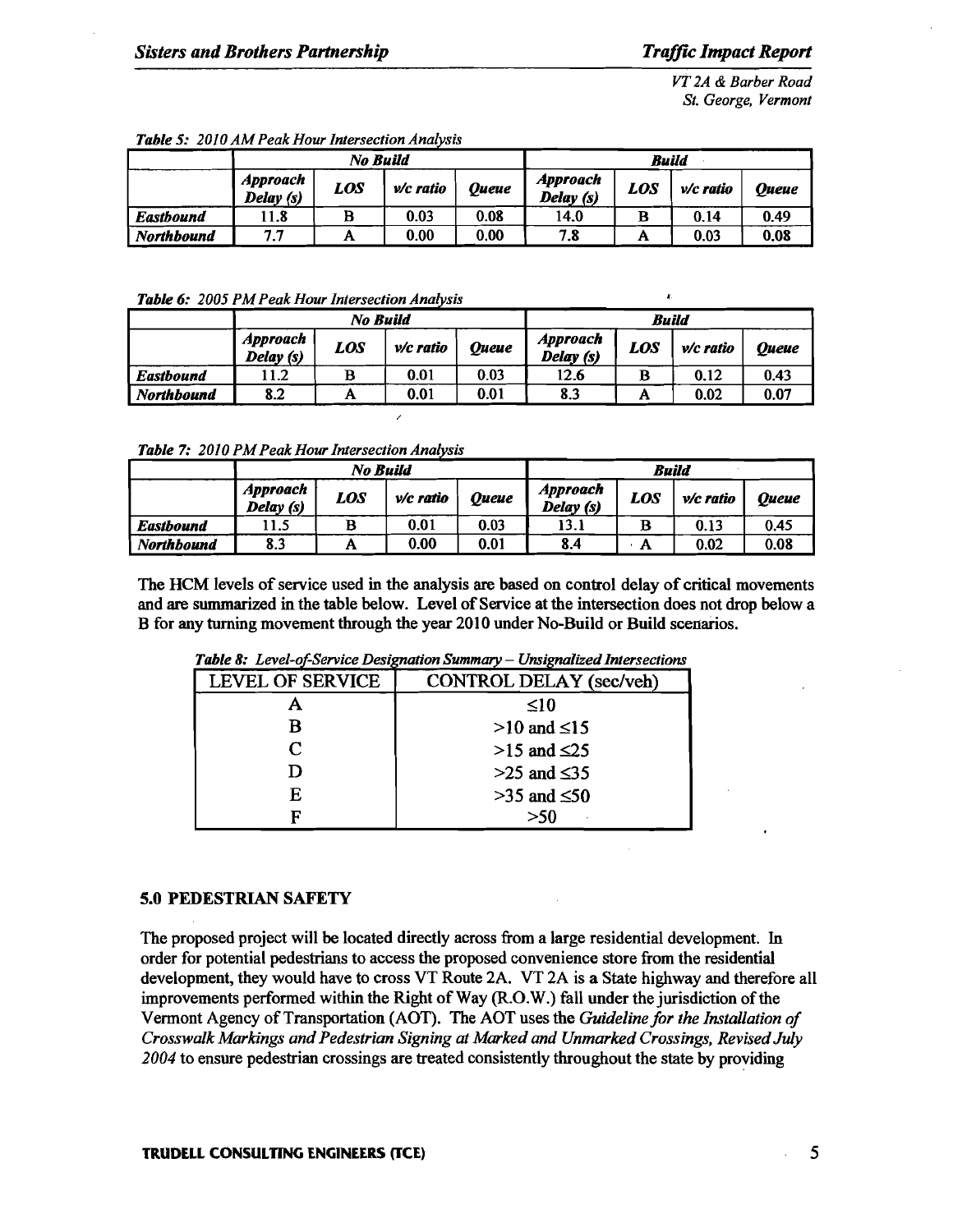*VT2A* & *Barber Road St. George, Vermont* 

guidance on the location of marked and unmarked crossings and the associated pavement markings and signs.

According to the *Guideline,* the criteria for installing a mid-block marked crosswalk include:

- a speed limit of 40 mph or less; and
- 20 or more pedestrians using the crossing per hour during the AM and PM peak hours; and
- an annual average daily traffic (AADT) exceeding 3000 vehicles per day; and
- a sidewalk or adequate shoulder for use by pedestrians or other pedestrian destination; and
- a determination has been make that the pedestrian shall have the right of way over the vehicular traffic; and
- adequate sight distance (equal to or exceeding the stopping sight distance for the posted speed) is available in both directions.

While the posted speed limit in the general location of a potential crosswalk does not exceed 40 miles per hour, the actual speed of vehicles passing the project site generally does exceed 40 miles per hour. VT 2A had an AADT of 5200 vehicles per day (vpd) in 2002 in the vicinity of the project. The stopping sight distance for a design speed of 40 mph is 305 feet and 425 feet for a design speed of 50 mph. The available stopping sight distance in the proposed crosswalk location is approximately 430 feet from the north and over 600 feet from the south, which is adequate according to the guidelines.

The criterion that is not yet met is the minimum pedestrian activity  $(20+$  per hour). When the criteria for a marked crosswalk are not met, pedestrian warning signs may be installed to alert road users to locations where unexpected entries into the roadway by pedestrians might occur ' (also known as an "unmarked" crossing). There does not have to be a specific volume of pedestrians, just crossing activity. The unmarked crossing does not give the pedestrian the right ofway over vehicular traffic, but serve as warning devices. Another reason to have an unmarked crossing is so that a pedestrian does not have a false sense of safety while in the crosswalk, especially in a rural location such as this. In the future, if it is determined that a significant number of pedestrians are using the VT 2A crossing, the crosswalk would have the potential to become marked.

Pedestrian warning signs (WI 1-2) with supplemental "AHEAD" (Wl6-7P) plaque will be installed as advance warning at a location 500 feet ahead of the crossing location in both the north and southbound directions. Pedestrian crossing signs with a supplemental arrow plaque will be installed on either side of the pedestrian crossing location. By positioning the crosswalk on the south side of Barber Road, there is approximately 430 feet between the high point to the north and the crosswalk location. which is slightly greater than the minimum required stopping sight distance for a vehicle traveling 50 miles per hour. Sight distance from the south toward the crosswalk is also greater than the  $425$  ft minimum.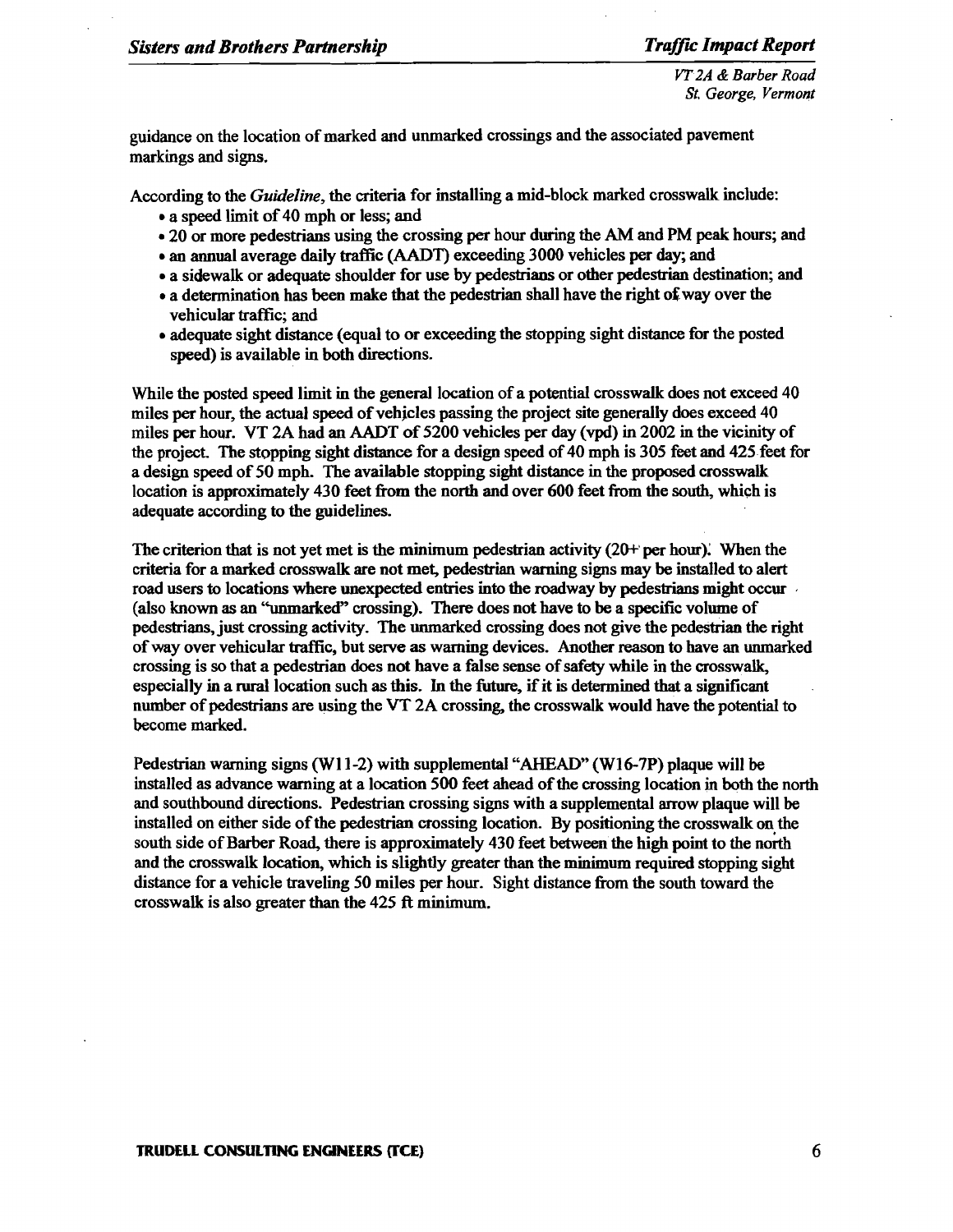*VT 2A* & *Barber Road St. George, Vermont.* 

# 6.0 CONCLUSIONS AND RECOMMENDATIONS

Based on the results of the review and analysis of the existing and projected traffic conditions in the area of the site, the following conclusions are presented. Where appropriate, recommendations are also provided to mitigate potential project impacts.

- 1. The project is expected to generate approximately 48 new vehicles entering and 44 vehicles exiting the site during the afternoon (AM) peak hour. During the morning (PM) the estimated trips are 57 new vehicles entering and 59 vehicles exiting,
- 2. 56% of the gas station/convenience store traffic during the PM peak hour and 62% during the AM peak hour will come from "Pass-By" trips; the remaining trips will be new. Pass-by trips account for roughly 50% of the drive-thru generated traffic for the AM and PM peak hour.
- 3. Vehicle access will be via two access driveways located on the low-volume Barber Road. Barber Road meets VT Route 2A at a 3-way unsignalized intersection. This driveway configuration allows for safe and efficient circulation between the site and the existing roadway network.
- 4. Level of service for all approaches at the intersection is currently a B or better for the AM and PM Peak hour and will be under "Build" conditions. Level of service for all approaches remains a B or better through the horizon year 2010. Volume to capacity ratios and 95% queue lengths are acceptable for the intersection and do not indicate significant congestion or geometric problems under full build-out conditions. No additional tum lanes are warranted at this time.
- 5. It is estimated that there will be high pedestrian activity between the residential development on the east side of VT 2A and the proposed project and therefore an unmarked pedestrian crossing is proposed across VT 2A. Advanced warning signs will be placed 500 feet to the north and the south of the crossing and there is adequate stopping sight distance from the north and the south toward the proposed crossing location.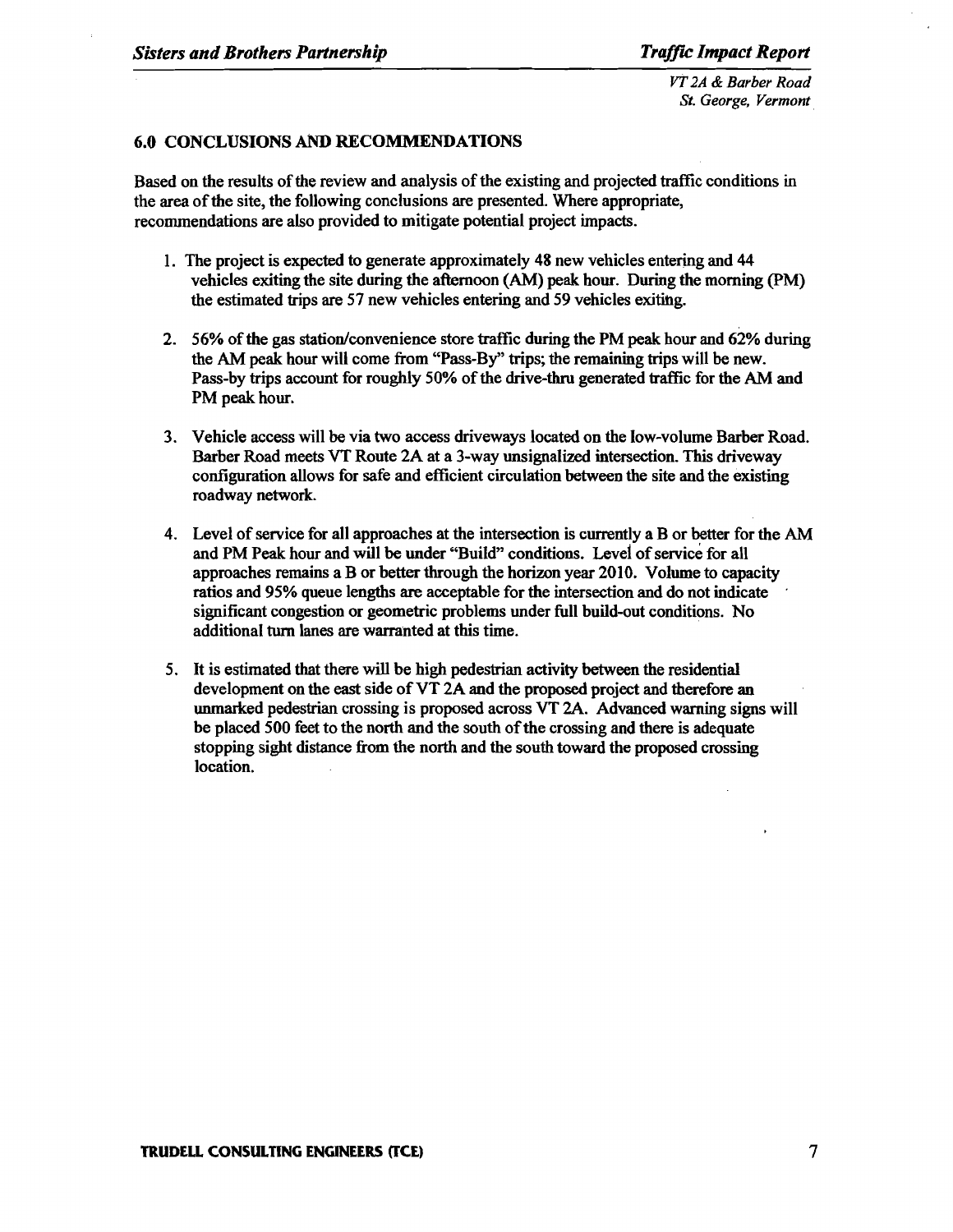|                                                                 |                                        | <b>TWO-WAY STOP CONTROL SUMMARY</b>            |                                                                   |                                |  |                                 |                                        |           |                                           |
|-----------------------------------------------------------------|----------------------------------------|------------------------------------------------|-------------------------------------------------------------------|--------------------------------|--|---------------------------------|----------------------------------------|-----------|-------------------------------------------|
| <b>General Information</b>                                      |                                        |                                                |                                                                   | <b>Site Information</b>        |  |                                 |                                        |           |                                           |
| Analyst                                                         | <b>AAL</b>                             |                                                | <b>Intersection</b>                                               |                                |  |                                 |                                        |           |                                           |
| Agency/Co.                                                      |                                        | <b>Trudell Consulting Engineers</b>            |                                                                   | <b>Uurisdiction</b>            |  |                                 |                                        |           |                                           |
| Date Performed                                                  | 5/4/2005                               |                                                |                                                                   | Analysis Year<br>2005 No-Build |  |                                 |                                        |           |                                           |
| Analysis Time Period                                            | <b>AM Peak Hour</b>                    |                                                |                                                                   |                                |  |                                 |                                        |           |                                           |
| Project Description Sisters & Brothers - St. George, VT 2005026 |                                        |                                                |                                                                   |                                |  |                                 |                                        |           |                                           |
| East/West Street: Barber Road                                   |                                        |                                                |                                                                   |                                |  | North/South Street: VT Route 2A |                                        |           |                                           |
| Intersection Orientation: North-South                           |                                        |                                                | Study Period (hrs): 1.00                                          |                                |  |                                 |                                        |           |                                           |
| <b>Vehicle Volumes and Adjustments</b>                          |                                        |                                                |                                                                   |                                |  |                                 |                                        |           |                                           |
| <b>Major Street</b>                                             |                                        | Northbound                                     |                                                                   |                                |  |                                 | Southbound                             |           |                                           |
| <b>Movement</b>                                                 | 1                                      | 2<br>$\overline{\sf T}$                        | $\overline{\mathbf{3}}$                                           |                                |  | 4                               | 5<br>Ŧ                                 |           | 6                                         |
|                                                                 |                                        |                                                | $\overline{\mathsf{R}}$<br>$\overline{\boldsymbol{\mathfrak{o}}}$ |                                |  | L<br>$\overline{o}$             | 226                                    |           | $\overline{\mathsf{R}}$<br>$\overline{2}$ |
| <b>Nolume</b>                                                   | 1                                      | 454                                            |                                                                   |                                |  |                                 |                                        |           | 1.00                                      |
| Peak-Hour Factor, PHF                                           | 1.00                                   | 1.00                                           | 1.00                                                              |                                |  | 1.00                            | 1.00                                   |           |                                           |
| Hourly Flow Rate, HFR                                           | 1                                      | 454                                            | 0                                                                 |                                |  | 0                               | 226                                    |           | $\overline{2}$                            |
| <b>Percent Heavy Vehicles</b>                                   | $\overline{2}$                         |                                                |                                                                   |                                |  | $\Omega$                        |                                        |           |                                           |
| Median Type<br><b>RT</b> Channelized                            |                                        |                                                | 0                                                                 | <b>Undivided</b>               |  |                                 |                                        |           | 0                                         |
| Lanes                                                           | $\boldsymbol{\theta}$                  | 1                                              | 0                                                                 |                                |  | 0                               | $\overline{\boldsymbol{\mathcal{I}}}$  |           | $\boldsymbol{o}$                          |
| Configuration                                                   | $\overline{\mathsf{LT}}$               |                                                |                                                                   |                                |  |                                 |                                        |           | <b>TR</b>                                 |
| <b>Upstream Signal</b>                                          |                                        | 0                                              |                                                                   |                                |  |                                 | $\overline{\boldsymbol{\mathfrak{o}}}$ |           |                                           |
| <b>Minor Street</b>                                             |                                        | Westbound                                      |                                                                   |                                |  |                                 | Eastbound                              |           |                                           |
| Movement                                                        |                                        | $\overline{9}$<br>7<br>$\overline{\mathbf{8}}$ |                                                                   |                                |  | $\overline{10}$                 | 11                                     |           | 12                                        |
|                                                                 | L                                      | T                                              | R                                                                 |                                |  | L                               | T                                      |           | $\mathsf{R}$                              |
| <b>Molume</b>                                                   | $\overline{\boldsymbol{\mathfrak{o}}}$ | $\overline{o}$                                 | $\overline{o}$                                                    |                                |  | $\overline{6}$                  | $\overline{o}$                         |           | $\overline{7}$                            |
| Peak-Hour Factor, PHF                                           | 1.00                                   | 1.00                                           | 1.00                                                              |                                |  | 1.00                            | 1.00                                   |           | 1.00                                      |
| Hourly Flow Rate, HFR                                           | $\boldsymbol{o}$                       | 0                                              | 0                                                                 |                                |  | 6                               | 0                                      |           | $\overline{7}$                            |
| <b>Percent Heavy Vehicles</b>                                   | O                                      | $\overline{\boldsymbol{\theta}}$               | 0                                                                 |                                |  | $\overline{2}$                  | $\overline{o}$                         |           | $\overline{2}$                            |
| Percent Grade (%)                                               |                                        | 0                                              |                                                                   |                                |  |                                 | 0                                      |           |                                           |
| <b>Flared Approach</b>                                          |                                        | $\boldsymbol{N}$                               |                                                                   |                                |  |                                 | $\boldsymbol{N}$                       |           |                                           |
| Storage                                                         |                                        | 0                                              |                                                                   |                                |  |                                 | 0                                      |           |                                           |
| <b>RT Channelized</b>                                           |                                        |                                                | 0                                                                 |                                |  |                                 |                                        |           | 0                                         |
| Lanes                                                           | 0                                      | 0                                              | $\overline{o}$                                                    |                                |  | $\ddot{\mathbf{0}}$             | $\pmb{o}$                              |           | $\boldsymbol{o}$                          |
| Configuration                                                   |                                        |                                                |                                                                   |                                |  |                                 | E                                      |           |                                           |
| Delay, Queue Length, and Level of Service                       |                                        |                                                |                                                                   |                                |  |                                 |                                        |           |                                           |
| Approach                                                        | <b>NB</b>                              | <b>SB</b>                                      |                                                                   | Westbound                      |  |                                 |                                        | Eastbound |                                           |
| <b>Movement</b>                                                 | 1                                      | 4                                              | $\overline{7}$                                                    | 8                              |  | 9                               | 10                                     | 11        | 12 <sub>2</sub>                           |
| Lane Configuration                                              | LT                                     |                                                |                                                                   |                                |  |                                 |                                        | <b>LR</b> |                                           |
| $\mathbf{v}$ (vph)                                              | 1                                      |                                                |                                                                   |                                |  |                                 |                                        | 13        |                                           |
| $C(m)$ (vph)                                                    | 1340                                   |                                                |                                                                   |                                |  |                                 |                                        | 563       |                                           |
| Mc.                                                             | 0.00                                   |                                                |                                                                   |                                |  |                                 |                                        | 0.02      |                                           |
| 95% queue length                                                | 0.00                                   |                                                |                                                                   |                                |  |                                 |                                        | 0.07      |                                           |
| Control Delay                                                   | 7.7                                    |                                                |                                                                   |                                |  |                                 |                                        | 11.5      |                                           |
| LOS.                                                            | $\boldsymbol{A}$                       |                                                |                                                                   |                                |  |                                 |                                        | В         |                                           |
| Approach Delay                                                  | <u></u>                                | --                                             |                                                                   |                                |  |                                 |                                        | 11.5      |                                           |
| Approach LOS                                                    | -                                      | --                                             |                                                                   |                                |  |                                 |                                        | B         |                                           |

Copyright © 2003 University of Florida, All Rights Reserved

Version 4.1d

 $\overline{\phantom{a}}$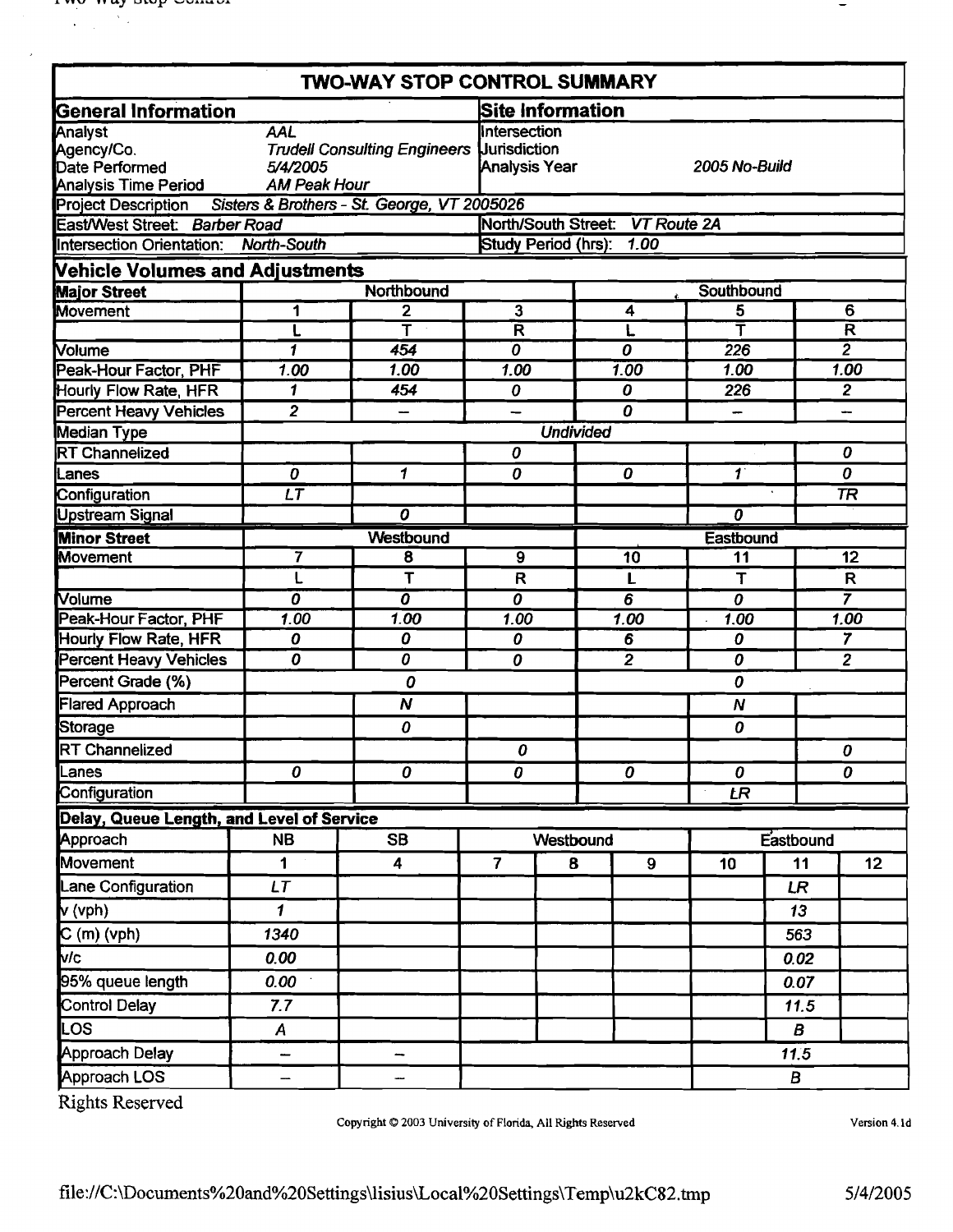|                                                                        |                                        | TWO-WAY STOP CONTROL SUMMARY                     |                     |                                             |                  |                         |  |  |
|------------------------------------------------------------------------|----------------------------------------|--------------------------------------------------|---------------------|---------------------------------------------|------------------|-------------------------|--|--|
| General Information                                                    |                                        |                                                  | Site Information    |                                             |                  |                         |  |  |
| Analyst<br>Agency/Co.<br>Date Performed<br><b>Analysis Time Period</b> | AAL<br>5/4/2005<br><b>AM Peak Hour</b> | <b>Trudell Consulting Engineers Uurisdiction</b> |                     | Intersection<br>Analysis Year<br>2005 Build |                  |                         |  |  |
| Project Description Sisters & Brothers - St. George, VT 2005026        |                                        |                                                  |                     |                                             |                  |                         |  |  |
| East/West Street: Barber Road<br>Intersection Orientation: North-South |                                        |                                                  | North/South Street: | VT Route 2A<br>Study Period (hrs): 1.00     |                  |                         |  |  |
| <b>Nehicle Volumes and Adjustments</b>                                 |                                        |                                                  |                     |                                             |                  |                         |  |  |
| <b>Major Street</b>                                                    |                                        | Northbound                                       |                     | $\ddot{\phantom{a}}$                        | Southbound       |                         |  |  |
| Movement                                                               |                                        | 2                                                | 3                   | 4                                           | 5                | 6                       |  |  |
|                                                                        |                                        |                                                  | $\ddot{\mathsf{R}}$ |                                             | т                | $\overline{\mathsf{R}}$ |  |  |
| <b>Volume</b>                                                          | 33                                     | 434                                              | 0                   | 0                                           | $\overline{217}$ | $\overline{22}$         |  |  |
| Peak-Hour Factor, PHF                                                  | 1.00                                   | 1.00                                             | 1.00                | 1.00                                        | 1.00             | 1.00                    |  |  |
| Hourly Flow Rate, HFR                                                  | 33                                     | 434                                              | 0                   | 0                                           | 217              | 22                      |  |  |
| Percent Heavy Vehicles                                                 | 2                                      | $\overline{\phantom{a}}$                         | --                  | 0                                           |                  |                         |  |  |
| Median Type                                                            |                                        |                                                  |                     | <b>Undivided</b>                            |                  |                         |  |  |
| <b>RT Channelized</b>                                                  |                                        |                                                  | 0                   |                                             |                  | 0                       |  |  |
| ll anne.                                                               | $\Omega$                               | $\mathbf{f}$                                     | $\Omega$            | $\Omega$                                    | $\mathbf{f}$     | $\sqrt{ }$              |  |  |

| East/West Street: Barber Road                    |                  |                              |                         |                  | North/South Street: VT Route 2A |                         |           |                         |  |
|--------------------------------------------------|------------------|------------------------------|-------------------------|------------------|---------------------------------|-------------------------|-----------|-------------------------|--|
| <b>Intersection Orientation:</b>                 | North-South      |                              |                         |                  | Study Period (hrs): 1.00        |                         |           |                         |  |
| <b>Vehicle Volumes and Adjustments</b>           |                  |                              |                         |                  |                                 |                         |           |                         |  |
| <b>Major Street</b>                              |                  | Northbound                   |                         |                  | $\Phi$                          | Southbound              |           |                         |  |
| Movement                                         |                  | 2                            | $\overline{\mathbf{3}}$ |                  | 4                               | 5                       |           | $\overline{6}$          |  |
|                                                  |                  | Ŧ                            | $\overline{\mathsf{R}}$ |                  | L                               | $\overline{\mathsf{r}}$ |           | $\overline{\mathsf{R}}$ |  |
| Volume                                           | $\overline{33}$  | 434                          | $\overline{o}$          |                  | 0                               | $\overline{217}$        |           | $\overline{22}$         |  |
| Peak-Hour Factor, PHF                            | 1.00             | 1.00                         | 1.00                    |                  | 1.00                            | 1.00                    |           | 1.00                    |  |
| <b>Hourly Flow Rate, HFR</b>                     | 33               | 434                          | 0                       |                  | 0                               | 217                     |           | 22                      |  |
| <b>Percent Heavy Vehicles</b>                    | $\overline{c}$   | $\overline{\phantom{a}}$     | --                      |                  | 0                               | —                       |           | --                      |  |
| Median Type                                      |                  |                              |                         | <b>Undivided</b> |                                 |                         |           |                         |  |
| <b>RT Channelized</b>                            |                  |                              | 0                       |                  |                                 |                         |           | $\overline{o}$          |  |
| Lanes                                            | 0                | $\mathbf{1}$                 | $\overline{o}$          |                  | 0                               | $\mathbf{1}$            |           | 0                       |  |
| Configuration                                    | LT               |                              |                         |                  |                                 |                         |           | <b>TR</b>               |  |
| <b>Upstream Signal</b>                           |                  | 0                            |                         |                  |                                 | 0                       |           |                         |  |
| <b>Minor Street</b>                              |                  | Westbound                    | $\overline{9}$          |                  |                                 | Eastbound               |           |                         |  |
| <b>Movement</b>                                  | 7                | 8<br>$\overline{\mathsf{T}}$ | $\mathsf R$             |                  | 10                              | 11<br>$\mathsf T$       |           | $\overline{12}$         |  |
| Volume                                           | 0                | 0                            | 0                       |                  | L<br>$\overline{37}$            | $\overline{o}$          |           | $\mathsf{R}$            |  |
| Peak-Hour Factor, PHF                            | 1.00             | 1.00                         | 1.00                    |                  | 1.00                            | 1.00                    |           | $\overline{27}$<br>1.00 |  |
| Hourly Flow Rate, HFR                            | 0                | 0                            | 0                       |                  | 37                              | 0                       |           | 27                      |  |
| <b>Percent Heavy Vehicles</b>                    | $\overline{o}$   | $\overline{o}$               | $\boldsymbol{o}$        |                  | 2                               | $\overline{o}$          |           | $\mathbf{2}$            |  |
| Percent Grade (%)                                |                  | 0                            |                         |                  |                                 | 0                       |           |                         |  |
| <b>Flared Approach</b>                           |                  | $\boldsymbol{N}$             |                         |                  |                                 | N                       |           |                         |  |
| <b>Storage</b>                                   |                  | 0                            |                         |                  |                                 | 0                       |           |                         |  |
| <b>RT Channelized</b>                            |                  |                              | $\boldsymbol{0}$        |                  |                                 |                         |           | 0                       |  |
| Lanes                                            | $\boldsymbol{o}$ | $\boldsymbol{o}$             | $\boldsymbol{o}$        |                  | 0                               | 0                       |           | 0                       |  |
| Configuration                                    |                  |                              |                         |                  |                                 | LR                      |           |                         |  |
| Delay, Queue Length, and Level of Service        |                  |                              |                         |                  |                                 |                         |           |                         |  |
| Approach                                         | <b>NB</b>        | <b>SB</b>                    |                         | Westbound        |                                 |                         | Eastbound |                         |  |
| Movement                                         | 1                | 4                            | $\overline{7}$          | 8                | 9                               | 10                      | 11        | 12                      |  |
| Lane Configuration                               | LT               |                              |                         |                  |                                 |                         | LR        |                         |  |
| $\sqrt{(vph)}$                                   | 33               |                              |                         |                  |                                 |                         | 64        |                         |  |
| $\frac{C \text{ (m)} \text{ (vph)}}{\text{v/c}}$ | 1328             |                              |                         |                  |                                 |                         | 490       |                         |  |
|                                                  | 0.02             |                              |                         |                  |                                 |                         | 0.13      |                         |  |
| 95% queue length                                 | 0.08             |                              |                         |                  |                                 |                         | 0.45      |                         |  |
| <b>Control Delay</b>                             | 7.8              |                              |                         |                  |                                 |                         | 13.4      |                         |  |
| <b>LOS</b>                                       | A                |                              |                         |                  |                                 |                         | B         |                         |  |
| Approach Delay                                   | ÷                |                              |                         |                  |                                 |                         | 13.4      |                         |  |
| Approach LOS                                     | -−               |                              |                         |                  |                                 |                         | B         |                         |  |

Rights Reserved

Version 4.ld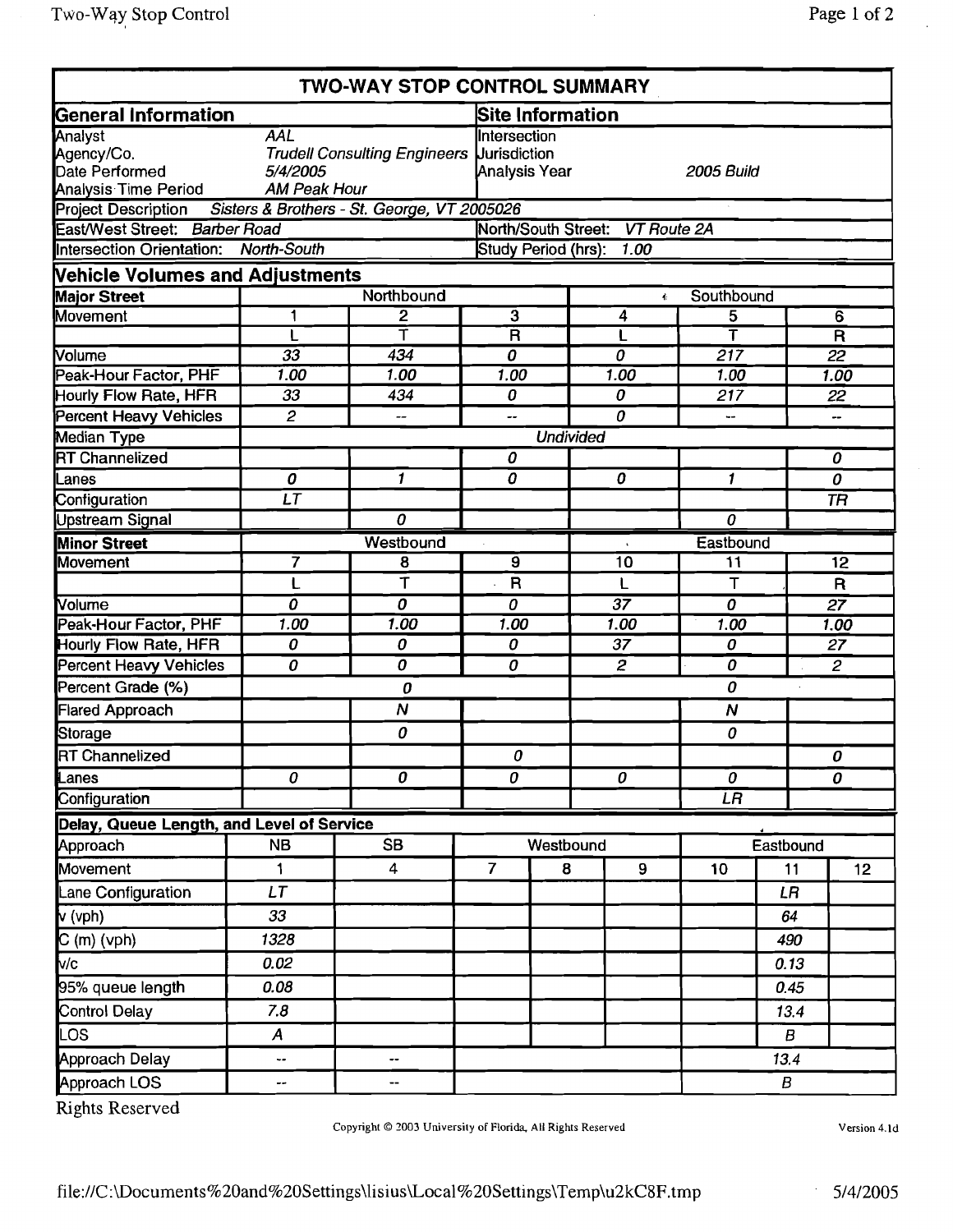|                                                                 |                               | <b>TWO-WAY STOP CONTROL SUMMARY</b>       |                                                       |                   |                                 |                         |                  |                         |  |
|-----------------------------------------------------------------|-------------------------------|-------------------------------------------|-------------------------------------------------------|-------------------|---------------------------------|-------------------------|------------------|-------------------------|--|
| <b>General Information</b>                                      |                               |                                           | <b>Site Information</b>                               |                   |                                 |                         |                  |                         |  |
| Analyst<br>Agency/Co.<br>Date Performed                         | <b>AAL</b><br>5/4/2005        | Trudell Consulting Engineers Uurisdiction | Intersection<br><b>Analysis Year</b><br>2010 No-Build |                   |                                 |                         |                  |                         |  |
| Analysis Time Period                                            | <b>AM Peak Hour</b>           |                                           |                                                       |                   |                                 |                         |                  |                         |  |
| Project Description Sisters & Brothers - St. George, VT 2005026 |                               |                                           |                                                       |                   |                                 |                         |                  |                         |  |
| East/West Street: Barber Road                                   |                               |                                           |                                                       |                   | North/South Street: VT Route 2A |                         |                  |                         |  |
| Intersection Orientation: North-South                           |                               |                                           |                                                       |                   | Study Period (hrs): 1.00        |                         |                  |                         |  |
| <b>Vehicle Volumes and Adjustments</b>                          |                               |                                           |                                                       |                   |                                 |                         |                  |                         |  |
| <b>Major Street</b>                                             |                               | Northbound                                |                                                       |                   | ŝ.                              | Southbound              |                  |                         |  |
| Movement                                                        | 1                             | $\mathbf{2}$                              | 3                                                     |                   | 4                               | 5                       |                  | 6                       |  |
|                                                                 | L                             | $\overline{\bm \tau}$                     | $\overline{\mathsf{R}}$                               |                   | L                               | $\overline{\mathsf{T}}$ |                  | $\overline{\mathsf{R}}$ |  |
| Volume                                                          | $\mathbf{1}$                  | 490                                       | $\overline{\boldsymbol{\theta}}$                      |                   | 0                               | 244                     |                  | $\overline{2}$          |  |
| Peak-Hour Factor, PHF                                           | 1.00                          | 1.00                                      | 1.00                                                  |                   | 1.00                            | 1.00                    |                  | 1.00                    |  |
| Hourly Flow Rate, HFR                                           | 1                             | 490                                       | 0                                                     |                   | 0                               | 244                     |                  | $\mathbf{Z}$            |  |
| <b>Percent Heavy Vehicles</b>                                   | $\overline{2}$                | $\overline{\phantom{a}}$                  | --                                                    |                   | 0                               | $-$                     |                  | ÷                       |  |
| Median Type                                                     |                               |                                           |                                                       | <b>Undivided</b>  |                                 |                         |                  |                         |  |
| <b>RT Channelized</b>                                           |                               |                                           | 0                                                     |                   |                                 | $\mathbf{f}$            |                  | 0<br>0                  |  |
| Lanes                                                           | 0<br>$\overline{\mathsf{LT}}$ | $\mathbf{1}$                              | 0                                                     |                   | 0                               |                         |                  | <b>TR</b>               |  |
| Configuration                                                   |                               | $\overline{o}$                            |                                                       |                   |                                 | $\overline{o}$          |                  |                         |  |
| <b>Upstream Signal</b>                                          |                               |                                           |                                                       |                   |                                 |                         |                  |                         |  |
| <b>Minor Street</b>                                             |                               | Westbound                                 |                                                       |                   |                                 | Eastbound<br>11         |                  | $\overline{12}$         |  |
| <b>Movement</b>                                                 | 7                             | 8                                         | $\boldsymbol{9}$                                      |                   | 10                              | $\mathsf T$             |                  | $\mathbf R$             |  |
| Volume                                                          | L<br>$\overline{o}$           | Т<br>$\overline{o}$                       | $\overline{o}$                                        | $\mathsf{R}$<br>L |                                 | $\overline{o}$          |                  | $\overline{s}$          |  |
| Peak-Hour Factor, PHF                                           | 1.00                          | 1.00                                      | 1.00                                                  |                   | 6<br>1.00                       | 1.00                    |                  | 1.00                    |  |
| Hourly Flow Rate, HFR                                           | 0                             | 0                                         | 0                                                     |                   | 6                               | 0                       |                  | 8                       |  |
| <b>Percent Heavy Vehicles</b>                                   | 0                             | $\overline{o}$                            | 0                                                     |                   | $\overline{2}$                  | 0                       |                  | $\overline{2}$          |  |
| Percent Grade (%)                                               |                               | 0                                         |                                                       |                   |                                 | 0                       |                  |                         |  |
| <b>Flared Approach</b>                                          |                               | $\boldsymbol{N}$                          |                                                       |                   |                                 | $\boldsymbol{N}$        |                  |                         |  |
| Storage                                                         |                               | $\boldsymbol{o}$                          |                                                       |                   |                                 | 0                       |                  |                         |  |
| <b>RT</b> Channelized                                           |                               |                                           | 0                                                     |                   |                                 |                         |                  | 0                       |  |
| Lanes                                                           | $\overline{o}$                | $\overline{\boldsymbol{\theta}}$          | 0                                                     |                   | $\boldsymbol{\theta}$           | 0                       |                  | 0                       |  |
| Configuration                                                   |                               |                                           |                                                       |                   |                                 | LR                      |                  |                         |  |
| Delay, Queue Length, and Level of Service                       |                               |                                           |                                                       |                   |                                 |                         |                  |                         |  |
| Approach                                                        | <b>NB</b>                     | <b>SB</b>                                 |                                                       | Westbound         |                                 |                         | Eastbound        |                         |  |
| Movement                                                        | 1                             | 4                                         | $\overline{7}$                                        | 8                 | 9                               | 10                      | 11               | 12                      |  |
| Lane Configuration                                              | LT                            |                                           |                                                       |                   |                                 |                         | LR               |                         |  |
| $\mathbf{v}$ (vph)                                              | 1                             |                                           |                                                       |                   |                                 |                         | 14               |                         |  |
| $\overline{C(m)}$ (vph)                                         | 1320                          |                                           |                                                       |                   |                                 |                         | 546              |                         |  |
| v/c                                                             | 0.00                          |                                           |                                                       |                   |                                 |                         | 0.03             |                         |  |
| 95% queue length                                                | 0.00                          |                                           |                                                       |                   |                                 |                         | 0.08             |                         |  |
| Control Delay                                                   | 7.7                           |                                           |                                                       |                   |                                 |                         | 11.8             |                         |  |
| LOS                                                             | A                             |                                           |                                                       |                   |                                 |                         | B                |                         |  |
| Approach Delay                                                  | --                            | --                                        |                                                       |                   |                                 |                         | 11.8             |                         |  |
| Approach LOS                                                    |                               | --                                        |                                                       |                   |                                 |                         | $\boldsymbol{B}$ |                         |  |

Copyright © 2003 University of Florida. All Rights Reserved

Version 4. Id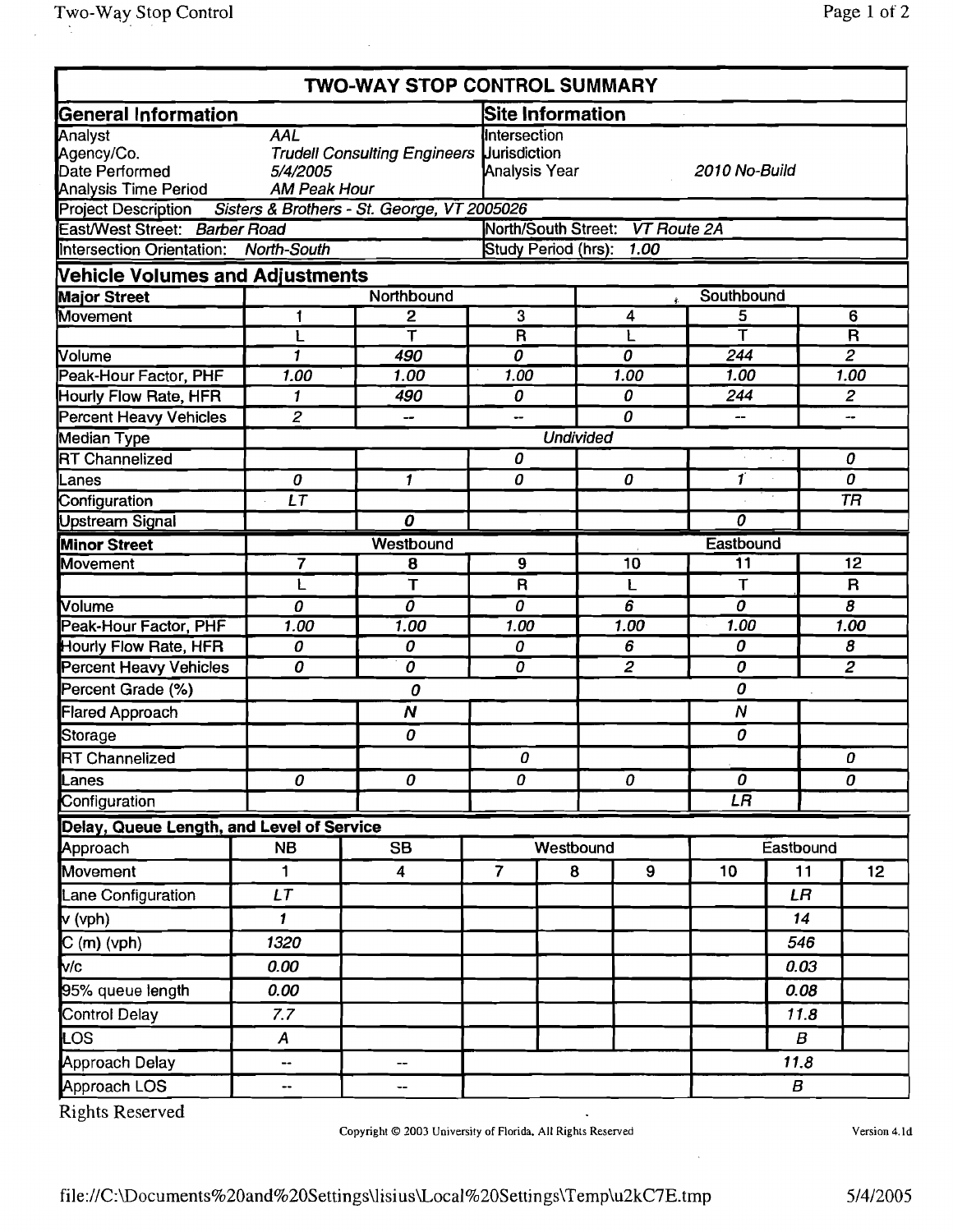| Two-Way Stop Control                                            |                |                                     |                                  |                                 |                          | Page 1 of 2             |  |  |
|-----------------------------------------------------------------|----------------|-------------------------------------|----------------------------------|---------------------------------|--------------------------|-------------------------|--|--|
|                                                                 |                | <b>TWO-WAY STOP CONTROL SUMMARY</b> |                                  |                                 |                          |                         |  |  |
| General Information                                             |                |                                     | Site Information                 |                                 |                          |                         |  |  |
| Analyst                                                         | AAL            |                                     | Intersection                     |                                 |                          |                         |  |  |
| Agency/Co.                                                      |                | <b>Trudell Consulting Engineers</b> | <b>Uurisdiction</b>              |                                 |                          |                         |  |  |
| Date Performed                                                  | 5/4/2005       |                                     | Analysis Year                    |                                 | 2010 Build               |                         |  |  |
| <b>Analysis Time Period</b>                                     | AM Peak Hour   |                                     |                                  |                                 |                          |                         |  |  |
| Project Description Sisters & Brothers - St. George, VT 2005026 |                |                                     |                                  |                                 |                          |                         |  |  |
| East/West Street: Barber Road                                   |                |                                     |                                  | North/South Street: VT Route 2A |                          |                         |  |  |
| Intersection Orientation: North-South                           |                |                                     | Study Period (hrs):              | 1.00                            |                          |                         |  |  |
| <b>Vehicle Volumes and Adjustments</b>                          |                |                                     |                                  |                                 |                          |                         |  |  |
| <b>Major Street</b>                                             |                | Northbound                          |                                  | Southbound<br>Ť                 |                          |                         |  |  |
| <b>Movement</b>                                                 | 1              | 2                                   | $\overline{3}$                   | 4                               | 5                        | 6                       |  |  |
|                                                                 | L              | т                                   | $\overline{\mathsf{R}}$          |                                 | Ŧ                        | $\overline{\mathsf{R}}$ |  |  |
| Volume                                                          | 33             | 470                                 | $\overline{o}$                   | 0                               | 235                      | $\overline{22}$         |  |  |
| Peak-Hour Factor, PHF                                           | 1.00           | 1.00                                | 1.00                             | 1.00                            | 1.00                     | 1.00                    |  |  |
| Hourly Flow Rate, HFR                                           | 33             | 470                                 | 0                                | 0                               | 235                      | 22                      |  |  |
| <b>Percent Heavy Vehicles</b>                                   | $\overline{c}$ | --                                  | --                               | 0                               | $\overline{\phantom{a}}$ | --                      |  |  |
| Median Type                                                     |                |                                     |                                  | <b>Undivided</b>                |                          |                         |  |  |
| <b>RT Channelized</b>                                           |                |                                     | 0                                |                                 |                          | 0                       |  |  |
| Lanes                                                           | 0              | 1                                   | 0                                | $\boldsymbol{0}$                | 1                        | 0                       |  |  |
| Configuration                                                   | LT             |                                     |                                  |                                 |                          | <b>TR</b>               |  |  |
| <b>Upstream Signal</b>                                          |                | 0                                   |                                  |                                 | 0                        |                         |  |  |
| <b>Minor Street</b>                                             |                | Westbound                           |                                  |                                 | Eastbound                |                         |  |  |
| <b>Movement</b>                                                 | 7              | 8                                   | <b>9</b>                         | 10                              | 11                       | 12                      |  |  |
|                                                                 | L              | $\mathbf T$                         | $\mathsf{R}$                     | L                               | T                        | $\mathsf{R}$            |  |  |
| <b>Volume</b>                                                   | 0              | $\overline{o}$                      | $\overline{\boldsymbol{\theta}}$ | 37                              | $\boldsymbol{o}$         | 28                      |  |  |
| Peak-Hour Factor, PHF                                           | 1.00           | 1.00                                | 1.00                             | 1.00                            | 1.00                     | 1.00                    |  |  |
| Hourly Flow Poto, HER                                           | $\Omega$       | n.                                  | $\Omega$                         | 27                              | $\Omega$                 | $\Omega$                |  |  |

| Peak-Hour Factor, PHF                     | 1.00                             | 1.00                                               | 1.00                                      |                |  | 1.00                             | 1.00                    |                        | 1.00                     |  |
|-------------------------------------------|----------------------------------|----------------------------------------------------|-------------------------------------------|----------------|--|----------------------------------|-------------------------|------------------------|--------------------------|--|
| Hourly Flow Rate, HFR                     | $\overline{33}$                  | 470                                                | 0                                         |                |  | 0                                | 235                     |                        | 22                       |  |
| <b>Percent Heavy Vehicles</b>             | $\overline{2}$                   | $\overline{\phantom{m}}$                           | --                                        |                |  | $\overline{o}$                   | --                      |                        | -−                       |  |
| <b>Median Type</b>                        |                                  | <b>Undivided</b>                                   |                                           |                |  |                                  |                         |                        |                          |  |
| <b>RT Channelized</b>                     |                                  |                                                    | $\boldsymbol{o}$                          |                |  |                                  |                         |                        | $\boldsymbol{o}$         |  |
| Lanes                                     | $\overline{\boldsymbol{\theta}}$ | $\overline{1}$                                     | 0                                         |                |  | 0                                | $\overline{\mathbf{1}}$ |                        | 0                        |  |
| Configuration                             | $\overline{LT}$                  |                                                    |                                           |                |  |                                  |                         |                        | $\overline{\mathit{TR}}$ |  |
| <b>Upstream Signal</b>                    |                                  | $\overline{o}$                                     |                                           |                |  |                                  | $\overline{o}$          |                        |                          |  |
| <b>Minor Street</b>                       |                                  | Westbound                                          |                                           |                |  |                                  | Eastbound               |                        |                          |  |
| <b>Movement</b>                           | $\overline{\mathbf{7}}$          | $\overline{\mathbf{8}}$<br>$\overline{\mathsf{T}}$ | $\overline{9}$<br>$\overline{\mathsf{R}}$ |                |  | 10<br>L                          | $\overline{11}$<br>T    |                        | 12<br>$\mathsf{R}$       |  |
| Volume                                    | L<br>$\overline{o}$              | $\overline{o}$                                     | $\overline{\boldsymbol{\theta}}$          |                |  | $\overline{37}$                  | $\overline{o}$          |                        | $\overline{28}$          |  |
| Peak-Hour Factor, PHF                     | 1.00                             | 1.00                                               | 1.00                                      |                |  | 1.00                             | 1.00                    |                        | 1.00                     |  |
| Hourly Flow Rate, HFR                     | 0                                | $\boldsymbol{o}$                                   | $\pmb{o}$                                 |                |  | $\overline{37}$                  | 0                       |                        | 28                       |  |
| <b>Percent Heavy Vehicles</b>             | $\overline{o}$                   | $\overline{o}$                                     | $\overline{o}$                            | $\overline{2}$ |  |                                  | $\overline{o}$          |                        | $\overline{2}$           |  |
| Percent Grade (%)                         |                                  | 0                                                  |                                           |                |  |                                  | 0                       |                        |                          |  |
| <b>Flared Approach</b>                    |                                  | $\overline{\mathsf{N}}$                            |                                           |                |  |                                  | $\overline{\mathsf{N}}$ |                        |                          |  |
| Storage                                   |                                  | 0                                                  |                                           |                |  |                                  | 0                       |                        |                          |  |
| <b>RT Channelized</b>                     |                                  |                                                    | 0                                         |                |  |                                  |                         |                        | 0                        |  |
| Lanes                                     | $\overline{\boldsymbol{\theta}}$ | $\overline{o}$                                     | $\overline{\boldsymbol{\theta}}$          |                |  | $\overline{\boldsymbol{\theta}}$ | 0                       |                        | 0                        |  |
| Configuration                             |                                  |                                                    |                                           |                |  |                                  | LR                      |                        |                          |  |
| Delay, Queue Length, and Level of Service |                                  |                                                    |                                           |                |  |                                  |                         |                        |                          |  |
| Approach                                  | <b>NB</b>                        | <b>SB</b>                                          |                                           | Westbound      |  |                                  |                         | Eastbound              |                          |  |
| Movement                                  | 1                                | $\overline{4}$                                     | $\overline{7}$                            | 8              |  | 9                                | 10                      | 11                     | 12                       |  |
| Lane Configuration                        | LT                               |                                                    |                                           |                |  |                                  |                         | $\mathsf{L}\mathsf{R}$ |                          |  |
| v (vph)                                   | 33                               |                                                    |                                           |                |  |                                  |                         | 65                     |                          |  |
| $C(m)$ (vph)                              | 1308                             |                                                    |                                           |                |  |                                  |                         | 465                    |                          |  |
| v/c                                       | 0.03                             |                                                    |                                           |                |  |                                  |                         | 0.14                   |                          |  |
| 95% queue length                          | 0.08                             |                                                    |                                           |                |  |                                  |                         | 0.49                   |                          |  |
| <b>Control Delay</b>                      | 7.8                              |                                                    |                                           |                |  |                                  |                         | 14.0                   |                          |  |
| LOS                                       | $\boldsymbol{A}$                 |                                                    |                                           |                |  |                                  |                         | В                      |                          |  |
| Approach Delay                            | Ξ.                               | --                                                 |                                           |                |  |                                  |                         | 14.0                   |                          |  |
| Approach LOS                              | --                               | $\overline{\phantom{a}}$                           |                                           |                |  |                                  |                         | $\boldsymbol{B}$       |                          |  |
| Rights Reserved                           |                                  |                                                    |                                           |                |  |                                  |                         |                        |                          |  |

Rights Reserved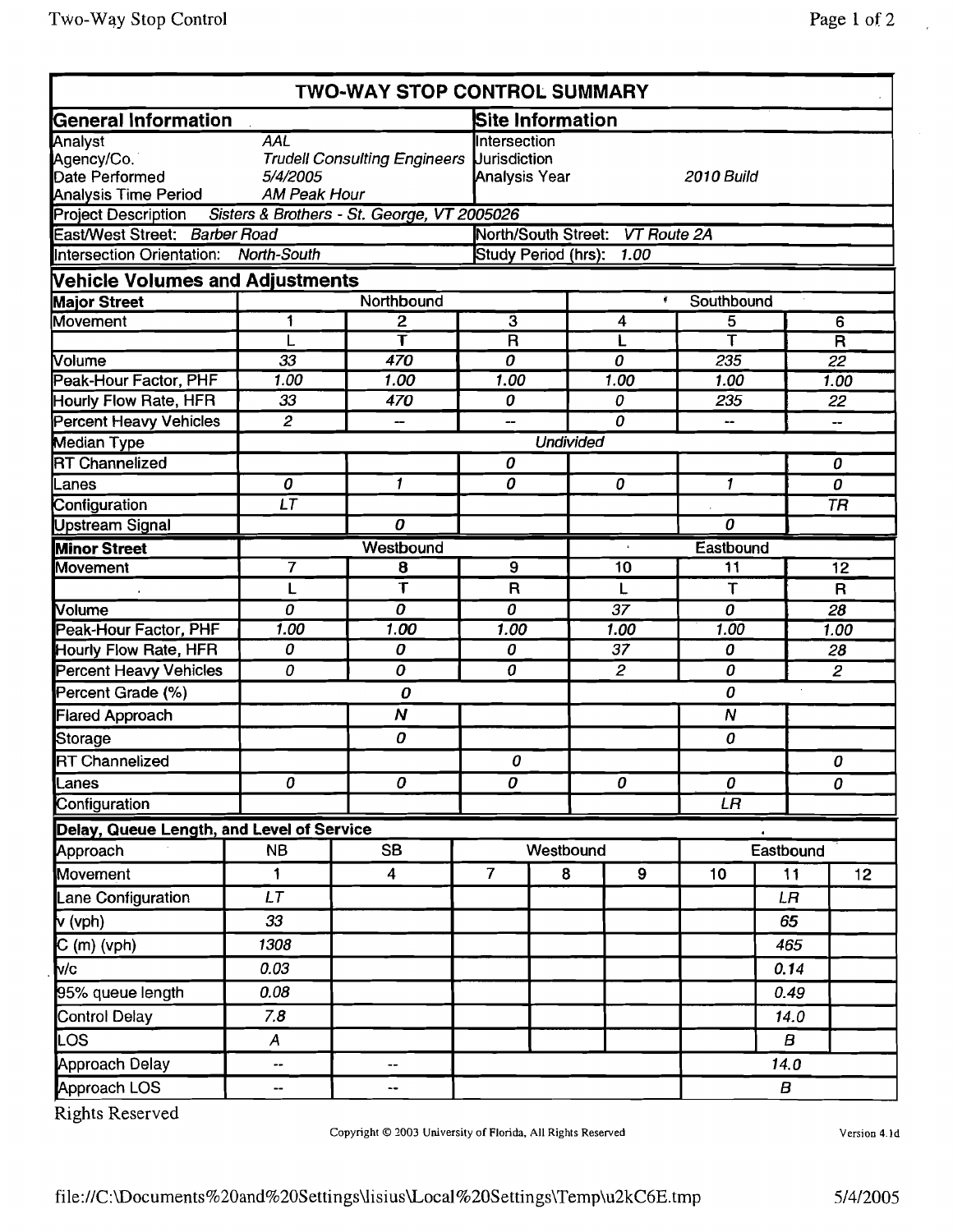|                                                                        |                                        | <b>TWO-WAY STOP CONTROL SUMMARY</b>              |                                      |                                                |                                 |                  |                            |                         |  |
|------------------------------------------------------------------------|----------------------------------------|--------------------------------------------------|--------------------------------------|------------------------------------------------|---------------------------------|------------------|----------------------------|-------------------------|--|
| <b>General Information</b>                                             |                                        |                                                  |                                      | Site Information                               |                                 |                  |                            |                         |  |
| <b>Analyst</b><br>Agency/Co.<br>Date Performed<br>Analysis Time Period | AĀL<br>5/4/2005<br><b>PM Peak Hour</b> | <b>Trudell Consulting Engineers Uurisdiction</b> |                                      | Intersection<br>Analysis Year<br>2005 No-Build |                                 |                  |                            |                         |  |
| Project Description Sisters & Brothers - St. George, VT 2005026        |                                        |                                                  |                                      |                                                |                                 |                  |                            |                         |  |
| East/West Street: Barber Road                                          |                                        |                                                  |                                      |                                                | North/South Street: VT Route 2A |                  |                            |                         |  |
| Intersection Orientation: North-South                                  |                                        |                                                  |                                      | Study Period (hrs): 1.00                       |                                 |                  |                            |                         |  |
| <b>Vehicle Volumes and Adjustments</b>                                 |                                        |                                                  |                                      |                                                |                                 |                  |                            |                         |  |
| <b>Major Street</b>                                                    |                                        | Northbound                                       | $\tilde{\mathbf{r}}$                 |                                                |                                 | Southbound       |                            |                         |  |
| Movement                                                               |                                        | 2                                                | $\overline{3}$                       |                                                | 4                               | 5                |                            | 6                       |  |
|                                                                        |                                        |                                                  | $\overline{\mathbf{R}}$              |                                                | L                               | Ŧ                |                            | $\overline{\mathsf{R}}$ |  |
| Volume                                                                 | $\overline{2}$                         | $\overline{181}$                                 | 0                                    |                                                | 0                               | $\overline{411}$ |                            | 14                      |  |
| Peak-Hour Factor, PHF                                                  | 1.00                                   | 1.00                                             | 1.00                                 |                                                | 1.00                            | 1.00             |                            | 1.00                    |  |
| Hourly Flow Rate, HFR                                                  | $\overline{c}$                         | 181                                              | 0                                    |                                                | 0                               | 411              |                            | 14                      |  |
| <b>Percent Heavy Vehicles</b>                                          | $\overline{c}$                         | --                                               | --                                   |                                                | 0                               |                  |                            |                         |  |
| <b>Median Type</b><br><b>RT</b> Channelized                            |                                        |                                                  |                                      | <b>Undivided</b>                               |                                 |                  |                            |                         |  |
|                                                                        | 0                                      | 1                                                | 0<br>0                               |                                                | 0                               | $\mathbf{1}$     |                            | 0<br>0                  |  |
| Lanes<br>Configuration                                                 | $\overline{LT}$                        |                                                  |                                      |                                                |                                 |                  |                            | <b>TR</b>               |  |
| <b>Upstream Signal</b>                                                 |                                        | 0                                                |                                      |                                                |                                 | 0                |                            |                         |  |
|                                                                        |                                        | Westbound                                        |                                      |                                                |                                 | Eastbound        |                            |                         |  |
| <b>Minor Street</b><br>Movement                                        | 7                                      | 8                                                | $\overline{9}$                       | 10                                             |                                 | $\overline{1}1$  |                            | $\overline{12}$         |  |
|                                                                        | L                                      | T                                                | $\mathsf{R}$                         |                                                | L                               | T                |                            | $\mathsf R$             |  |
| Volume                                                                 | $\overline{o}$                         | $\overline{o}$                                   | $\overline{o}$                       |                                                | 1                               | $\overline{o}$   |                            | $\overline{4}$          |  |
| Peak-Hour Factor, PHF                                                  | 1.00                                   | 1.00                                             | 1.00                                 |                                                | 1.00                            | 1.00             |                            | 1.00                    |  |
| Hourly Flow Rate, HFR                                                  | $\boldsymbol{0}$                       | 0                                                | $\boldsymbol{o}$                     |                                                | $\mathbf{1}$                    | 0                |                            | $\overline{\mathbf{4}}$ |  |
| <b>Percent Heavy Vehicles</b>                                          | 0                                      | 0                                                | 0                                    |                                                | $\overline{2}$                  | 0                |                            | $\overline{2}$          |  |
| Percent Grade (%)                                                      |                                        | 0                                                |                                      |                                                |                                 | 0                | $\mathbb{R}^{\mathcal{A}}$ |                         |  |
| Flared Approach                                                        |                                        | $\overline{N}$                                   |                                      |                                                |                                 | $\boldsymbol{N}$ |                            |                         |  |
| Storage                                                                |                                        | 0                                                |                                      |                                                |                                 | 0                |                            |                         |  |
| <b>RT</b> Channelized                                                  |                                        |                                                  | O.                                   |                                                |                                 |                  |                            | 0                       |  |
| Lanes                                                                  | 0                                      | Ō                                                | $\overline{\boldsymbol{\mathit{o}}}$ |                                                | 0                               | $\overline{o}$   |                            | 0                       |  |
| Configuration                                                          |                                        |                                                  |                                      |                                                |                                 | ĽЯ               |                            |                         |  |
| Delay, Queue Length, and Level of Service                              |                                        |                                                  |                                      |                                                |                                 |                  |                            |                         |  |
| Approach                                                               | <b>NB</b>                              | <b>SB</b>                                        |                                      | Westbound                                      |                                 |                  | Eastbound                  |                         |  |
| Movement                                                               | 1                                      | 4                                                | $\overline{7}$                       | 8                                              | 9                               | 10               | 11                         | 12                      |  |
| Lane Configuration                                                     | LT                                     |                                                  |                                      |                                                |                                 |                  | LR                         |                         |  |
| $\mathbf{v}$ (vph)                                                     | $\overline{2}$                         |                                                  |                                      |                                                |                                 |                  | 5                          |                         |  |
| $C(m)$ (vph)                                                           | 1134                                   |                                                  |                                      |                                                |                                 |                  | 590                        |                         |  |
| V/c                                                                    | 0.00                                   |                                                  |                                      |                                                |                                 |                  | 0.01                       |                         |  |
| 95% queue length                                                       | 0.01                                   |                                                  |                                      |                                                |                                 |                  | 0.03                       |                         |  |
| <b>Control Delay</b>                                                   | 8.2                                    |                                                  |                                      |                                                |                                 |                  | 11.2                       |                         |  |
| LOS                                                                    | $\boldsymbol{A}$                       |                                                  |                                      |                                                |                                 |                  | B                          |                         |  |
| <b>Approach Delay</b>                                                  | --                                     | ⊷                                                |                                      |                                                |                                 |                  | 11.2                       |                         |  |
| Approach LOS                                                           | ۰.                                     |                                                  |                                      |                                                |                                 |                  | B                          |                         |  |

Copyright © 2003 University of Florida, All Rights Reserved

Version 4.Jd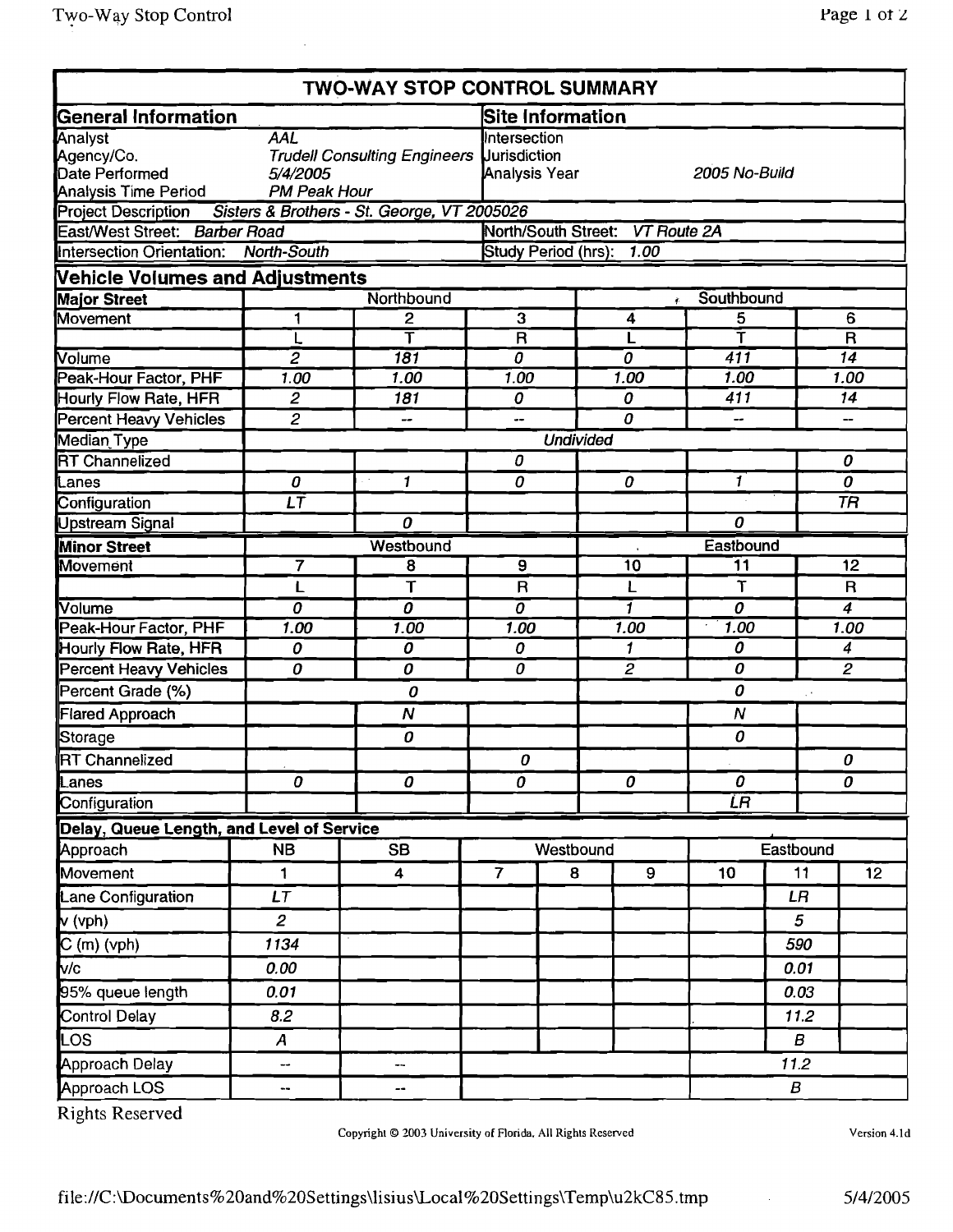|                                           |                                             | <b>TWO-WAY STOP CONTROL SUMMARY</b>              |                                                    |                  |  |                                 |                         |           |                 |
|-------------------------------------------|---------------------------------------------|--------------------------------------------------|----------------------------------------------------|------------------|--|---------------------------------|-------------------------|-----------|-----------------|
| <b>General Information</b>                |                                             |                                                  | <b>Site Information</b>                            |                  |  |                                 |                         |           |                 |
| Analyst<br>Agency/Co.<br>Date Performed   | $A\overline{A\overline{L}}$<br>5/4/2005     | <b>Trudell Consulting Engineers Uurisdiction</b> | Intersection<br>Analysis Year<br><b>2005 Build</b> |                  |  |                                 |                         |           |                 |
| Analysis Time Period                      | <b>PM Peak Hour</b>                         |                                                  |                                                    |                  |  |                                 |                         |           |                 |
| Project Description                       | Sisters & Brothers - St. George, VT 2005026 |                                                  |                                                    |                  |  |                                 |                         |           |                 |
| East/West Street: Barber Road             |                                             |                                                  |                                                    |                  |  | North/South Street: VT Route 2A |                         |           |                 |
| Intersection Orientation:                 | <b>North-South</b>                          |                                                  | Study Period (hrs): 1.00                           |                  |  |                                 |                         |           |                 |
| <b>Vehicle Volumes and Adjustments</b>    |                                             |                                                  |                                                    |                  |  |                                 |                         |           |                 |
| <b>Major Street</b>                       |                                             | Northbound                                       |                                                    |                  |  | ğ.                              | Southbound              |           |                 |
| Movement                                  | 1                                           | $\mathbf{2}$                                     | 3                                                  |                  |  | 4                               | 5                       |           | $6\phantom{1}$  |
|                                           | L                                           | Ŧ                                                | $\overline{\mathsf{R}}$                            |                  |  | L                               | $\overline{\mathsf{T}}$ |           | $\overline{R}$  |
| Volume                                    | $\overline{27}$                             | 165                                              | 0                                                  |                  |  | 0                               | 389                     |           | 49              |
| <b>Peak-Hour Factor, PHF</b>              | 1.00                                        | 1.00                                             | 1.00                                               |                  |  | 1.00                            | $\overline{1.00}$       |           | 1.00            |
| Hourly Flow Rate, HFR                     | 27                                          | 165                                              | 0                                                  |                  |  | 0                               | 389                     |           | 49              |
| <b>Percent Heavy Vehicles</b>             | $\mathbf{2}$                                |                                                  | --                                                 |                  |  | 0                               | ⊷                       |           | ۰.              |
| Median Type                               |                                             |                                                  |                                                    | <b>Undivided</b> |  |                                 |                         |           |                 |
| <b>RT</b> Channelized                     |                                             |                                                  | 0                                                  |                  |  |                                 |                         |           | 0               |
| Lanes                                     | 0                                           | $\mathbf{1}$                                     | 0                                                  |                  |  | 0                               | $\mathbf{1}$            |           | 0               |
| Configuration                             | $\overline{\iota\tau}$                      |                                                  |                                                    |                  |  |                                 |                         |           | <b>TR</b>       |
| <b>Upstream Signal</b>                    |                                             | 0                                                |                                                    |                  |  |                                 | 0                       |           |                 |
| <b>Minor Street</b>                       |                                             | Westbound                                        |                                                    |                  |  | Eastbound                       |                         |           |                 |
| <b>Movement</b>                           | 7                                           | 8                                                | 9                                                  |                  |  | 10                              | 11                      |           | $\overline{12}$ |
|                                           | L                                           | T                                                | $\mathbf R$                                        |                  |  | L                               | T                       |           | $\mathsf{R}$    |
| Volume                                    | 0                                           | 0                                                | 0                                                  |                  |  | $\overline{26}$                 | 0                       |           | $\overline{41}$ |
| Peak-Hour Factor, PHF                     | 1.00                                        | 1.00                                             | 1.00                                               |                  |  | 1.00                            | 1.00                    |           | 1.00            |
| Hourly Flow Rate, HFR                     | 0                                           | 0                                                | 0                                                  |                  |  | 26                              | 0                       |           | 41              |
| <b>Percent Heavy Vehicles</b>             | Ō                                           | Ò                                                | 0                                                  |                  |  | $\overline{2}$                  | 0                       |           | $\overline{2}$  |
| Percent Grade (%)                         |                                             | 0                                                |                                                    |                  |  |                                 | 0                       |           |                 |
| <b>Flared Approach</b>                    |                                             | N                                                |                                                    |                  |  |                                 | $\boldsymbol{N}$        |           |                 |
| Storage                                   |                                             | 0                                                |                                                    |                  |  |                                 | 0                       |           |                 |
| <b>RT Channelized</b>                     | 0                                           | 0                                                | 0                                                  |                  |  |                                 |                         |           | 0               |
| Lanes<br>Configuration                    |                                             |                                                  | $\boldsymbol{o}$                                   |                  |  | 0                               | 0<br>LR                 |           | 0               |
| Delay, Queue Length, and Level of Service |                                             |                                                  |                                                    |                  |  |                                 |                         |           |                 |
| Approach                                  | <b>NB</b>                                   | <b>SB</b>                                        |                                                    | Westbound        |  |                                 |                         | Eastbound |                 |
| Movement                                  | 1                                           | 4                                                | $\overline{7}$                                     | 8                |  | $\boldsymbol{9}$                | 10                      | 11        | 12              |
| Lane Configuration                        | <b>LT</b>                                   |                                                  |                                                    |                  |  |                                 |                         | LR        |                 |
| $\mathsf{v}$ (vph)                        | 27                                          |                                                  |                                                    |                  |  |                                 |                         | 67        |                 |
|                                           | 1122                                        |                                                  |                                                    |                  |  |                                 |                         | 539       |                 |
| C (m) (vph)<br>v/c                        | 0.02                                        |                                                  |                                                    |                  |  |                                 |                         | 0.12      |                 |
| 95% queue length                          | 0.07                                        |                                                  |                                                    |                  |  |                                 |                         | 0.43      |                 |
| Control Delay                             | 8.3                                         |                                                  |                                                    |                  |  |                                 |                         | 12.6      |                 |
| LOS                                       | $\boldsymbol{A}$                            |                                                  |                                                    |                  |  |                                 |                         | B         |                 |
| Approach Delay                            | --                                          | --                                               |                                                    |                  |  |                                 |                         | 12.6      |                 |
| Approach LOS                              | --                                          | --                                               |                                                    |                  |  |                                 |                         | B         |                 |

Copyright © 2003 University of Florida, All Rights Reserved

Version 4, Id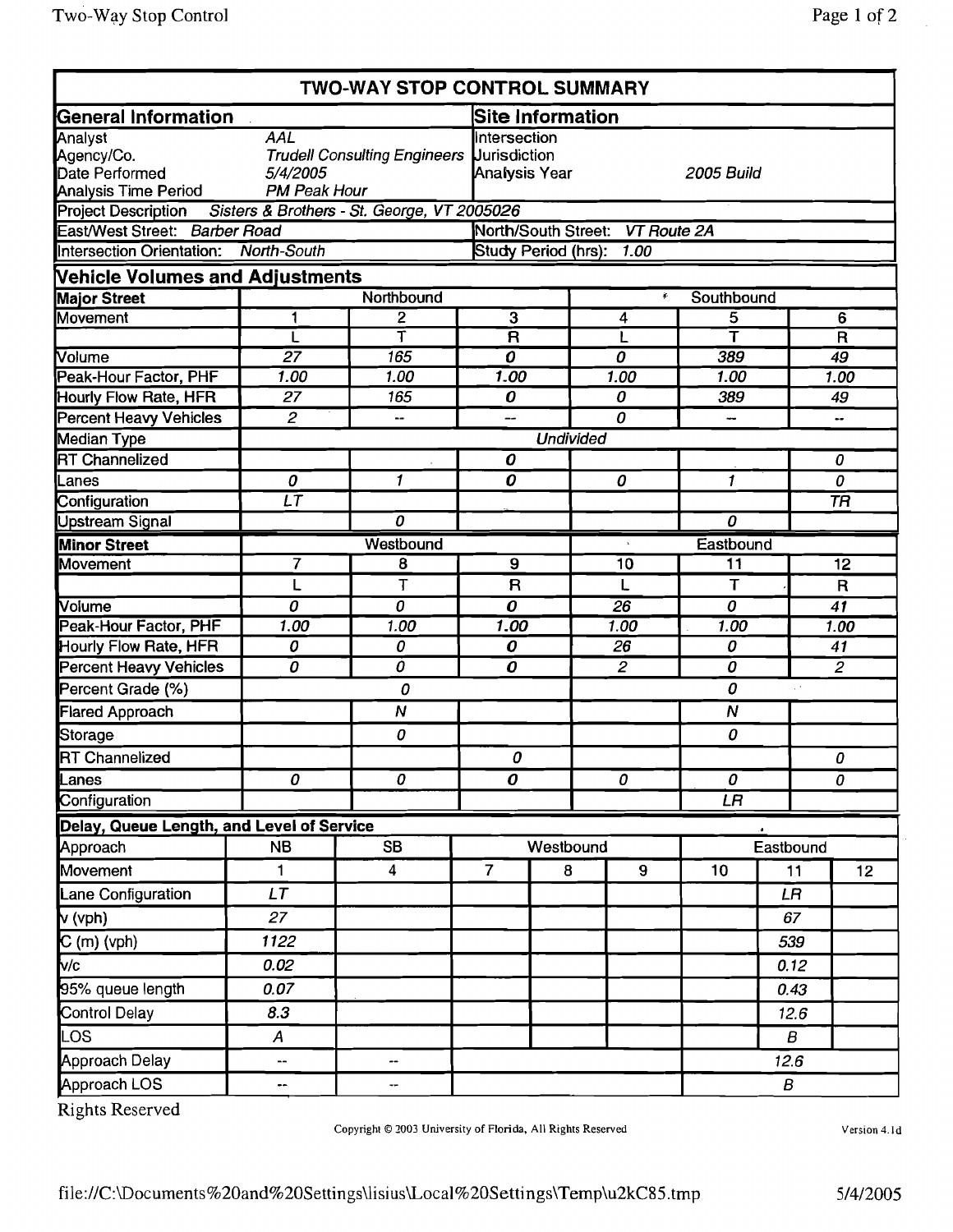|                                                                 |                        | TWO-WAY STOP CONTROL SUMMARY                     |                         |                         |                                  |                |                  |                         |
|-----------------------------------------------------------------|------------------------|--------------------------------------------------|-------------------------|-------------------------|----------------------------------|----------------|------------------|-------------------------|
| General Information                                             |                        |                                                  |                         | <b>Site Information</b> |                                  |                |                  |                         |
| Analyst                                                         | <b>AAL</b>             |                                                  | Intersection            |                         |                                  |                |                  |                         |
| Agency/Co.                                                      |                        | <b>Trudell Consulting Engineers Uurisdiction</b> |                         |                         |                                  |                |                  |                         |
| Date Performed                                                  | 5/4/2005               |                                                  | Analysis Year           |                         |                                  | 2010 No-Build  |                  |                         |
| <b>Analysis Time Period</b>                                     | <b>PM Peak Hour</b>    |                                                  |                         |                         |                                  |                |                  |                         |
| Project Description Sisters & Brothers - St. George, VT 2005026 |                        |                                                  |                         |                         |                                  |                |                  |                         |
| East/West Street: Barber Road                                   |                        |                                                  |                         |                         | North/South Street: VT Route 2A  |                |                  |                         |
| <b>Intersection Orientation:</b>                                | North-South            |                                                  |                         | Study Period (hrs):     | 1.00                             |                |                  |                         |
| <b>Vehicle Volumes and Adjustments</b>                          |                        |                                                  |                         |                         |                                  |                |                  |                         |
| <b>Major Street</b>                                             |                        | Northbound                                       |                         |                         | ¥.                               | Southbound     |                  |                         |
| Movement                                                        |                        | 2                                                | $\overline{3}$          |                         | 4                                | 5<br>Т         |                  | 6                       |
|                                                                 |                        | т                                                | $\overline{\mathsf{R}}$ |                         | L                                |                |                  | $\overline{\mathsf{R}}$ |
| Volume<br>Peak-Hour Factor, PHF                                 | $\overline{2}$         | 195                                              | $\boldsymbol{\theta}$   |                         | 0                                | 444<br>1.00    |                  | $\overline{15}$         |
|                                                                 | 1.00<br>$\overline{2}$ | 1.00                                             | 1.00                    |                         | 1.00                             |                |                  | 1.00                    |
| Hourly Flow Rate, HFR                                           |                        | 195                                              | 0                       |                         | 0<br>$\boldsymbol{o}$            | 444            |                  | 15                      |
| <b>Percent Heavy Vehicles</b>                                   | $\overline{c}$         | --                                               | --                      |                         |                                  |                |                  |                         |
| <b>Median Type</b>                                              |                        |                                                  |                         | <b>Undivided</b>        |                                  |                |                  |                         |
| <b>RT</b> Channelized                                           |                        |                                                  | 0                       |                         |                                  |                |                  | 0                       |
| Lanes                                                           | 0                      | $\mathbf{1}$                                     | 0                       |                         | 0                                | $\mathbf{1}$   |                  | 0                       |
| Configuration                                                   | LT                     |                                                  |                         |                         |                                  |                |                  | <b>TR</b>               |
| <b>Upstream Signal</b>                                          |                        | $\overline{o}$                                   |                         |                         |                                  | $\overline{o}$ |                  |                         |
| <b>Minor Street</b>                                             |                        | Westbound                                        |                         |                         |                                  | Eastbound      |                  |                         |
| <b>Movement</b>                                                 | 7                      | 8                                                | $\overline{\mathbf{g}}$ |                         | 10                               | 11             |                  | $\overline{12}$         |
|                                                                 |                        | T                                                | $\mathsf{R}$            |                         | L                                | T              |                  | $\mathsf{R}$            |
| <b>Volume</b>                                                   | 0                      | $\overline{o}$                                   | 0                       |                         | $\mathbf{f}$                     | 0              |                  | 4                       |
| Peak-Hour Factor, PHF                                           | 1.00                   | 1.00                                             | 1.00                    |                         | 1.00                             | 1.00           |                  | 1.00                    |
| Hourly Flow Rate, HFR                                           | 0                      | 0                                                | 0                       |                         | 1                                | 0              |                  | $\overline{4}$          |
| <b>Percent Heavy Vehicles</b>                                   | 0                      | $\overline{o}$                                   | 0                       |                         | $\overline{c}$                   | 0              |                  | $\overline{2}$          |
| Percent Grade (%)                                               |                        | 0                                                |                         |                         |                                  | 0              |                  |                         |
| <b>Flared Approach</b>                                          |                        | $\overline{\mathsf{N}}$                          |                         |                         |                                  | N              |                  |                         |
| Storage                                                         |                        | 0                                                |                         |                         |                                  | 0              |                  |                         |
| <b>RT Channelized</b>                                           |                        |                                                  | 0                       |                         |                                  |                |                  | 0                       |
| Lanes                                                           | 0                      | 0                                                | 0                       |                         | $\overline{\boldsymbol{\theta}}$ | 0              |                  | $\overline{o}$          |
| Configuration                                                   |                        |                                                  |                         |                         |                                  | ĹR             |                  |                         |
| Delay, Queue Length, and Level of Service                       |                        |                                                  |                         |                         |                                  |                |                  |                         |
| Approach                                                        | <b>NB</b>              | <b>SB</b>                                        |                         | Westbound               |                                  |                | Eastbound        |                         |
| Movement                                                        | 1                      | 4                                                | $\overline{7}$          | 8                       | 9                                | 10             | 11               | 12 <sub>2</sub>         |
| Lane Configuration                                              | LT                     |                                                  |                         |                         |                                  |                | LR               |                         |
| $\mathbf{v}$ (vph)                                              | $\overline{a}$         |                                                  |                         |                         |                                  |                | 5                |                         |
| $C(m)$ (vph)                                                    | 1102                   |                                                  |                         |                         |                                  |                | 562              |                         |
| V/c                                                             | 0.00                   |                                                  |                         |                         |                                  |                | 0.01             |                         |
| 95% queue length                                                | 0.01                   |                                                  |                         |                         |                                  |                | 0.03             |                         |
| <b>Control Delay</b>                                            | 8.3                    |                                                  |                         |                         |                                  |                | 11.5             |                         |
| LOS.                                                            | $\boldsymbol{A}$       |                                                  |                         |                         |                                  |                | $\boldsymbol{B}$ |                         |
| Approach Delay                                                  | --                     | --                                               |                         |                         |                                  |                | 11.5             |                         |
| Approach LOS                                                    | ۰.                     | ⊷                                                |                         |                         |                                  |                | $\boldsymbol{B}$ |                         |

Copyright © 2003 University of Florida, All Rights Reserved

Version 4.1d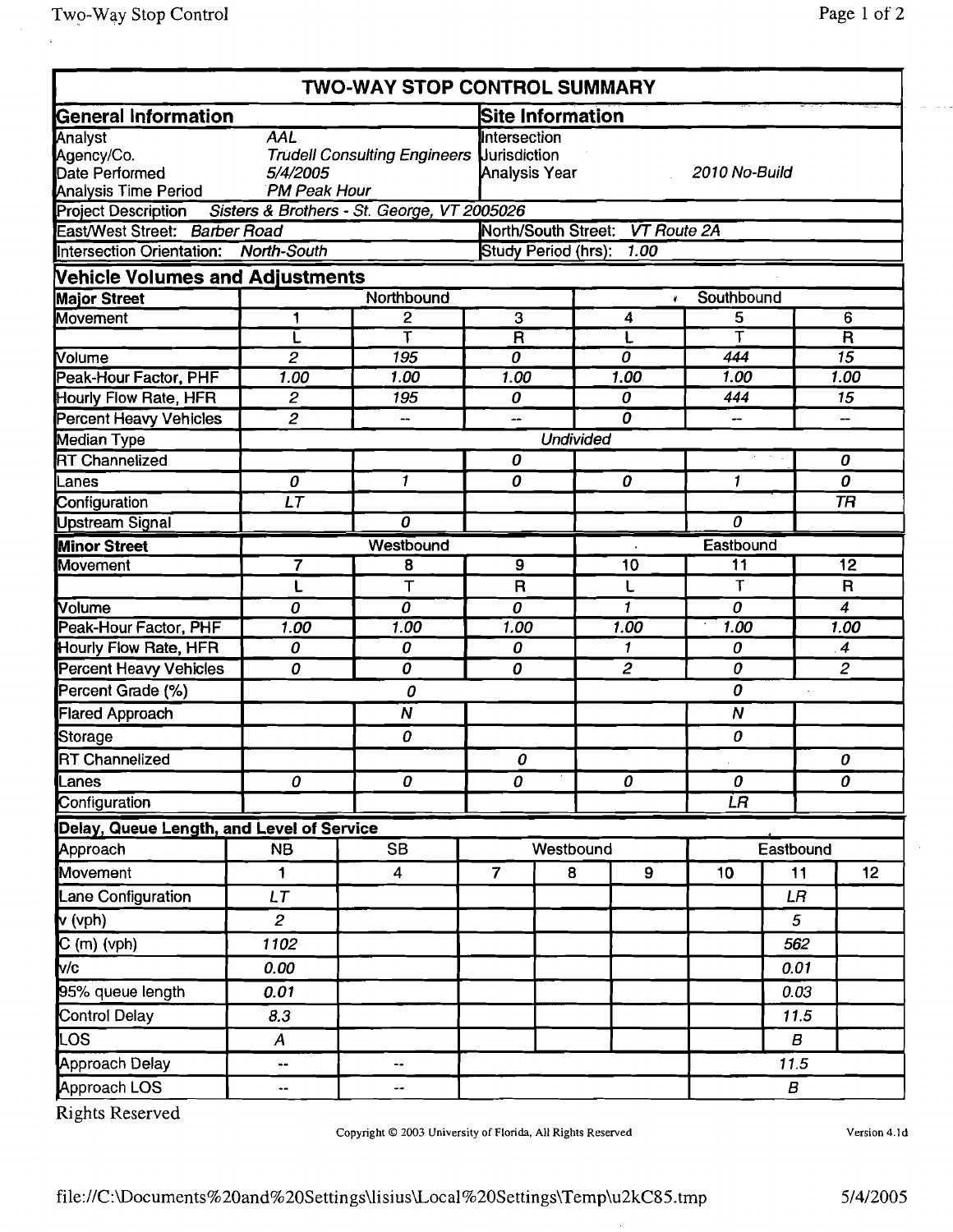|                                                                        |                                               | <b>TWO-WAY STOP CONTROL SUMMARY</b> |                         |                                                                           |                                 |                       |                  |                         |
|------------------------------------------------------------------------|-----------------------------------------------|-------------------------------------|-------------------------|---------------------------------------------------------------------------|---------------------------------|-----------------------|------------------|-------------------------|
| General Information                                                    |                                               |                                     |                         | <b>Site Information</b>                                                   |                                 |                       |                  |                         |
| Analyst<br>Agency/Co.<br>Date Performed<br><b>Analysis Time Period</b> | <b>AAL</b><br>5/4/2005<br><b>PM Peak Hour</b> | <b>Trudell Consulting Engineers</b> |                         | <b>Intersection</b><br><b>Uurisdiction</b><br>Analysis Year<br>2010 Build |                                 |                       |                  |                         |
| Project Description Sisters & Brothers - St. George, VT 2005026        |                                               |                                     |                         |                                                                           |                                 |                       |                  |                         |
| East/West Street: Barber Road                                          |                                               |                                     |                         |                                                                           | North/South Street: VT Route 2A |                       |                  |                         |
| Intersection Orientation: North-South                                  |                                               |                                     |                         | Study Period (hrs): 1.00                                                  |                                 |                       |                  |                         |
| <b>Vehicle Volumes and Adjustments</b>                                 |                                               |                                     |                         |                                                                           |                                 |                       |                  |                         |
| <b>Major Street</b>                                                    |                                               | Northbound                          |                         |                                                                           |                                 | Southbound            |                  |                         |
| Movement                                                               | 1                                             | 2                                   | $\overline{3}$          |                                                                           | 4                               | 5                     |                  | 6                       |
|                                                                        | L                                             | Т                                   | $\overline{\mathsf{R}}$ |                                                                           | L                               | Ť                     |                  | $\overline{\mathsf{R}}$ |
| <b>Nolume</b>                                                          | $\overline{27}$                               | 179                                 | 0                       |                                                                           | 0                               | 422                   |                  | 50                      |
| Peak-Hour Factor, PHF                                                  | 1.00                                          | 1.00                                | 1.00                    |                                                                           | 1.00                            | 1.00                  |                  | 1.00                    |
| Hourly Flow Rate, HFR                                                  | 27                                            | 179                                 | 0                       |                                                                           | 0                               | 422                   |                  | 50                      |
| Percent Heavy Vehicles                                                 | $\overline{2}$                                | $\overline{\phantom{a}}$            | --                      |                                                                           | 0                               | $-$                   |                  | --                      |
| <b>Median Type</b><br><b>RT Channelized</b>                            |                                               |                                     |                         | <b>Undivided</b>                                                          |                                 |                       |                  |                         |
|                                                                        |                                               | $\mathbf{1}$                        | 0                       |                                                                           |                                 |                       |                  | 0                       |
| Lanes                                                                  | 0<br>$\overline{\iota\tau}$                   |                                     |                         | 0<br>0                                                                    |                                 | 1                     |                  | 0<br>T <sub>H</sub>     |
| Configuration                                                          |                                               | 0                                   |                         |                                                                           |                                 | 0                     |                  |                         |
| Upstream Signal                                                        |                                               |                                     |                         |                                                                           |                                 |                       |                  |                         |
| <b>Minor Street</b><br><b>Movement</b>                                 | $\overline{\mathbf{7}}$                       | Westbound                           | 9                       |                                                                           |                                 | Eastbound<br>11       |                  | $\overline{12}$         |
|                                                                        |                                               | 8<br>T                              | $\mathsf R$             |                                                                           | 10                              |                       |                  |                         |
|                                                                        | L                                             | $\overline{o}$                      |                         |                                                                           | L                               | T<br>$\overline{o}$   |                  | $\mathsf R$             |
| Volume<br>Peak-Hour Factor, PHF                                        | $\overline{0}$<br>1.00                        | 1.00                                | $\overline{o}$<br>1.00  |                                                                           | 26<br>1.00                      | 1.00                  |                  | $\overline{41}$<br>1.00 |
| Hourly Flow Rate, HFR                                                  | 0                                             | 0                                   | 0                       |                                                                           | 26                              | 0                     |                  | 41                      |
| <b>Percent Heavy Vehicles</b>                                          | $\overline{o}$                                | $\overline{o}$                      | $\overline{o}$          |                                                                           | $\overline{2}$                  | 0                     |                  | $\overline{2}$          |
| Percent Grade (%)                                                      |                                               | 0                                   |                         |                                                                           |                                 | 0                     |                  |                         |
| <b>Flared Approach</b>                                                 |                                               | $\boldsymbol{N}$                    |                         |                                                                           |                                 | $\boldsymbol{N}$      |                  |                         |
|                                                                        |                                               | 0                                   |                         |                                                                           |                                 | 0                     |                  |                         |
| <b>Storage</b><br><b>RT</b> Channelized                                |                                               |                                     | 0                       |                                                                           |                                 |                       |                  | 0                       |
| Lanes                                                                  | 0                                             | 0                                   | 0                       |                                                                           | 0                               | $\boldsymbol{\theta}$ |                  | 0                       |
| Configuration                                                          |                                               |                                     |                         |                                                                           |                                 | LR                    |                  |                         |
| Delay, Queue Length, and Level of Service                              |                                               |                                     |                         |                                                                           |                                 |                       |                  |                         |
| Approach                                                               | <b>NB</b>                                     | <b>SB</b>                           |                         | Westbound                                                                 |                                 |                       | Eastbound        |                         |
| Movement                                                               | 1                                             | 4                                   | $\overline{7}$          | 8                                                                         | 9                               | 10                    | 11               | 12                      |
| Lane Configuration                                                     | LT                                            |                                     |                         |                                                                           |                                 |                       | LR.              |                         |
| $\mathbf{v}$ (vph)                                                     | 27                                            |                                     |                         |                                                                           |                                 |                       | 67               |                         |
| $\mathbf{C}$ (m) (vph)                                                 | 1090                                          |                                     |                         |                                                                           |                                 |                       | 512              |                         |
| <b>M</b> /c                                                            | 0.02                                          |                                     |                         |                                                                           |                                 |                       | 0.13             |                         |
| 95% queue length                                                       | 0.08                                          |                                     |                         |                                                                           |                                 |                       | 0.45             |                         |
| <b>Control Delay</b>                                                   | 8.4                                           |                                     |                         |                                                                           |                                 |                       | 13.1             |                         |
| LOS.                                                                   | $\boldsymbol{A}$                              |                                     |                         |                                                                           |                                 |                       | B                |                         |
| Approach Delay                                                         | --                                            | $\qquad \qquad \cdots$              |                         |                                                                           |                                 |                       | 13.1             |                         |
| Approach LOS                                                           | --                                            |                                     |                         |                                                                           |                                 |                       | $\boldsymbol{B}$ |                         |

Copyright © 2003 University of Florida. All Rights Reserved

Version 4.1d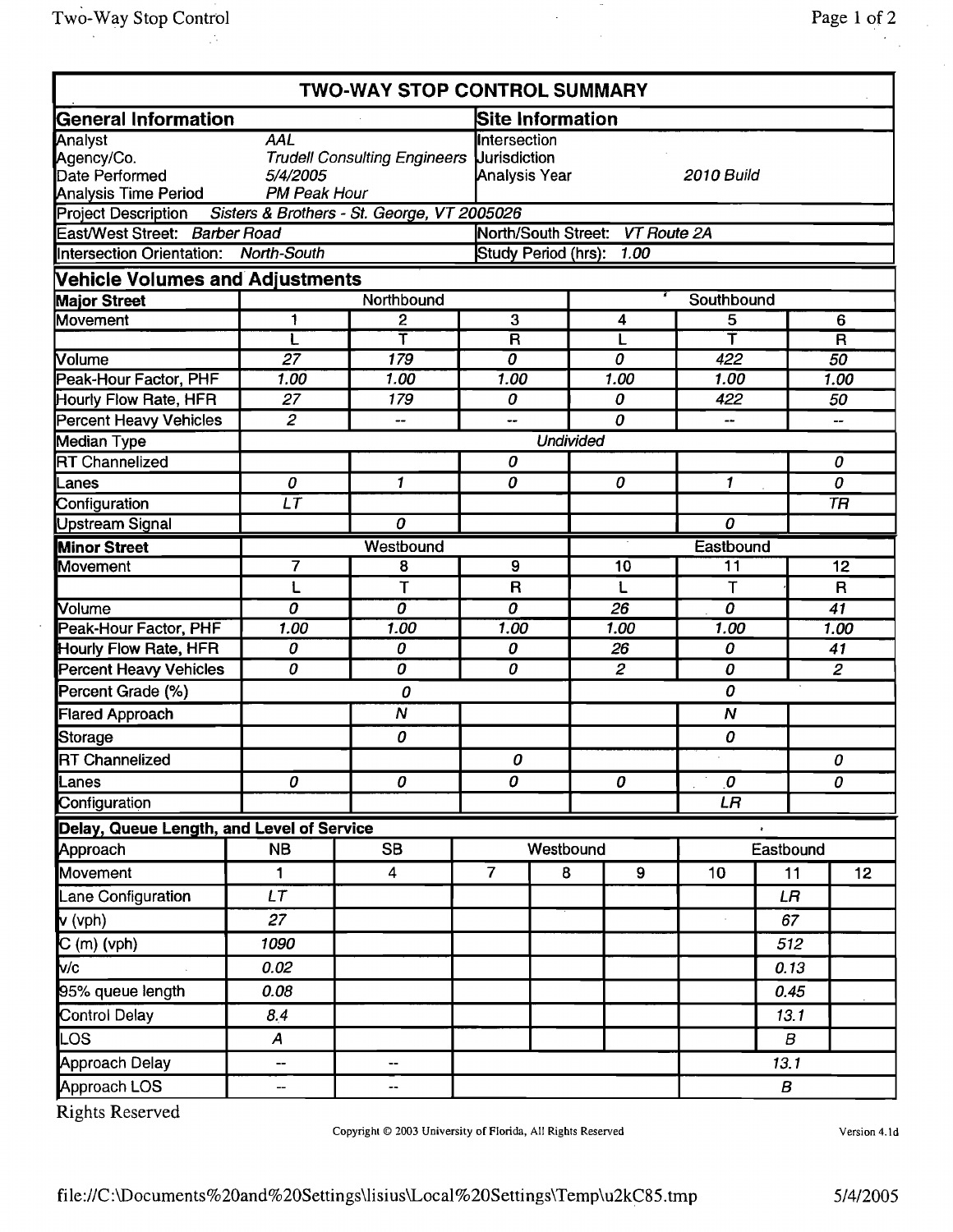